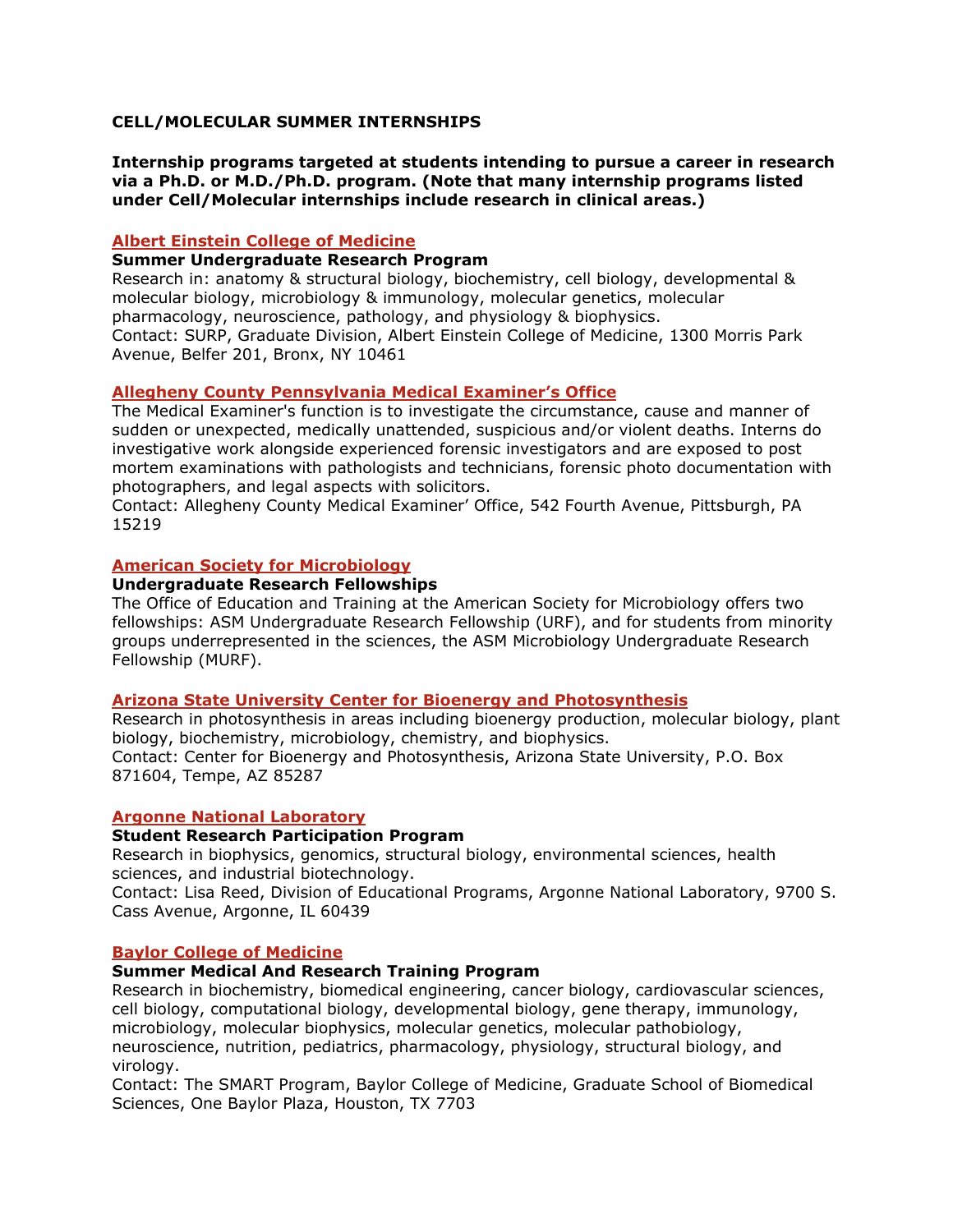### **Boston University**

### **Fundamental Biological Chemistry REU**

Research in basic chemical science projects that address fundamental questions in biological systems

*This program is open to students who have completed their freshman year of college.*  Contact: Chemistry REU, The Chemistry Department, Boston University, 590 Commonwealth Avenue, Boston, MA 02215.

#### **Boston University**

### **Undergraduate Research Opportunities Program**

Research areas may include archaeobotany, ecology, evolution, animal behavior, bioinformatics, medicinal chemistry, endocrinology, geriatric medicine, healthcare analysis, immunology, molecular biology, cell biology, parasitology, pathology, ophthalmology, pharmacology, neuroscience, and psychology.

Contact: UROP, Boston University, 143 Bay State Road, Boston, MA 02215.

### **Boston University**

### **Summer Undergraduate Research Fellowship**

Research areas may include archaeobotany, ecology, evolution, animal behavior, bioinformatics, medicinal chemistry, endocrinology, geriatric medicine, healthcare analysis, immunology, molecular biology, cell biology, parasitology, pathology, ophthalmology, pharmacology, neuroscience, and psychology.

*This program is for students from racial/ethnic minority groups underrepresented in the sciences.*

Contact: SURF, Boston University, 143 Bay State Road, Boston, MA 02215.

# **Boyce Thompson Institute and Cornell University**

## **Undergraduate Internships in the Plant Sciences**

Laboratory and field work in plant sciences, including plant breeding, computational biology and bioinformatics, plant pathology, molecular biology, genetics, cell biology, and biochemistry of plants.

*Preference will be given to women and students from minority groups underrepresented in the sciences.*

Contact: Outreach Coordinator, Boyce Thompson Institute, Tower Road, Ithaca, NY 14853

## **Bradley University**

#### **Summer REU Program**

Research program will develop a dynamic carbon budget model for a typical Midwestern forest watershed system. Participants will be exposed to molecular, physiological, organismal, community and ecosystem approaches to plant physiological and community ecology, ecosystem and soil ecology, genetic analysis of microbial community composition, comparative and integrative animal physiology, and soil and systems modeling.

*Preference will be given to women and students from underrepresented minority groups.* Contact: Summer REU Program, Bradley University Department of Biology, 1401 Bradley Avenue, Peoria, IL 61625

*Shawn Robinson (Biology '03) did an internship at Bradley University in Summer 2001.*

#### **Brookhaven National Laboratory**

### **Science Undergraduate Laboratory Internship**

Internships in life sciences, math, applied math, physics, engineering, and scientific journalism. The Biology Department has research projects on DNA damage recognition and repair, plant and microbial genomics and proteomics, enzyme engineering, and the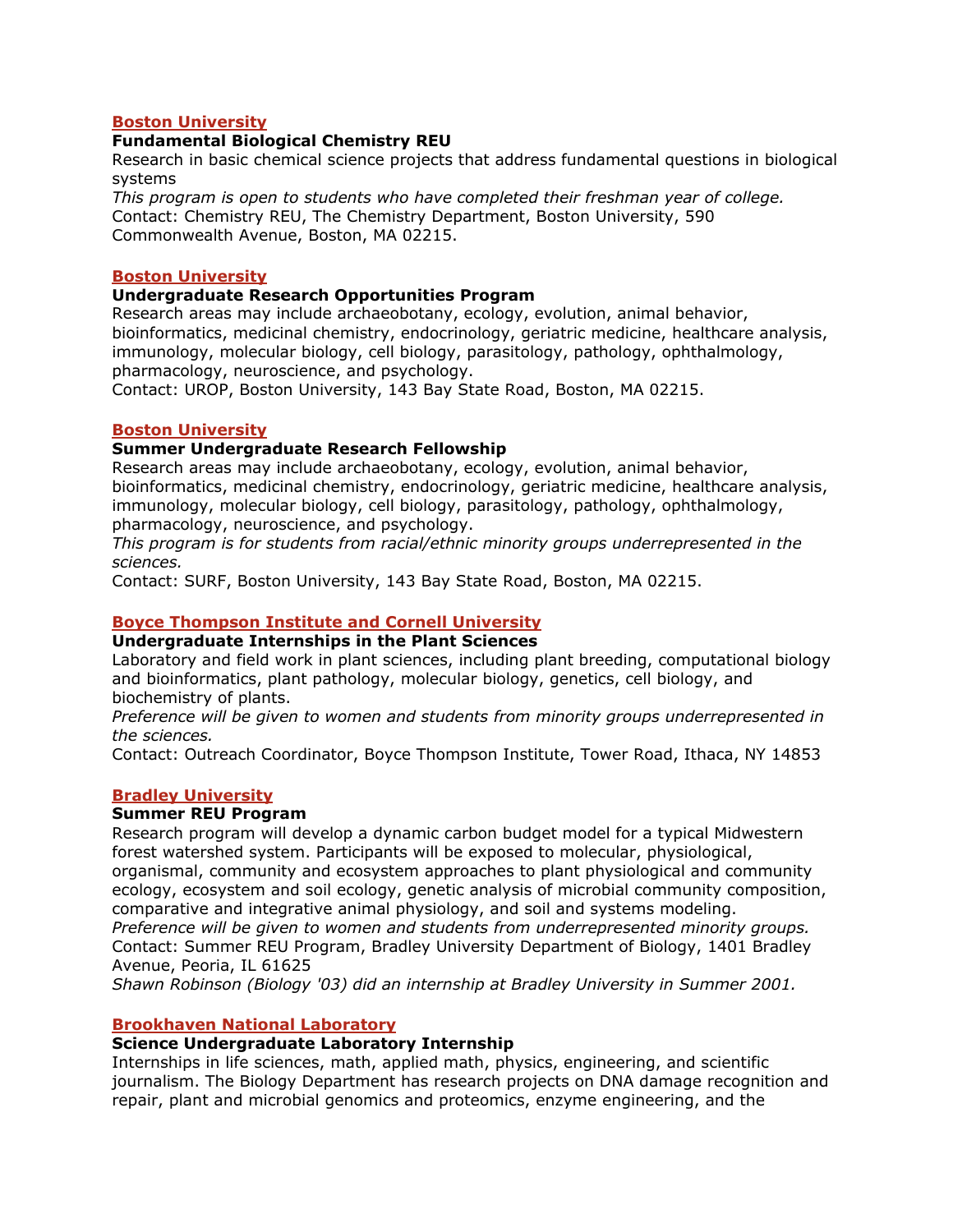regulation of gene expression. The Medical Department includes the Center for Imaging & Neurosciences and research projects aimed at developing new nuclear medicine treatments and diagnostic agents, producing medical isotopes for clinical use, and understanding and treating cancer and heart disease. The Environmental Sciences Department includes studies of the effect of excess atmospheric carbon dioxide on different ecosystems and bioremediation methods.

Contact: SULI, Science Education Center, Building 438, BNL, P.O. Box 5000, Upton, NY 11973

# **California Institute of Technology**

## **Summer Undergraduate Research Fellowship**

Research includes environmental sciences, computation and neural systems, bioengineering, biotechnology, biophysics, neuroscience, and molecular biology.

Contact: Student-Faculty Programs, California Institute of Technology, Mail Code: 08-31, Pasadena, CA 91125

## **California State University at Fullerton**

## **Summer Research Experiences for Undergraduates**

Research in analytical chemistry, biochemistry, inorganic chemistry, organic chemistry, and physical chemistry.

Contact: NSF-REU Director, California State University at Fullerton, Chemistry & Biochemistry Department, Fullerton, CA 92834

## **Carnegie Mellon University**

### **NSF Research Experiences for Undergraduates**

Research in molecular biology, genetics, cell biology, developmental biology, biochemistry, biophysics, neuroscience, bioinformatics, and computational biology through the Mentored, Cutting Edge Research Experiences in the Molecular Biosciences site. Contact: Research Experiences for Undergraduates, Department of Biological Sciences, Carnegie Mellon University, 4400 Fifth Avenue, Pittsburgh, PA 15213

# **Case Western Reserve**

## **Summer Program in Undergraduate Research**

Research in the areas of anatomy, anthropology, biochemistry, biology, biomedical engineering, cell biology, chemistry, environmental health sciences, genetics, molecular biology, microbiology, neurosciences, nutrition, pathology, pharmacology, physiology, psychiatry, biophysics, and psychology. The Biology Department also sponsors Great Lakes Studies, in which a team of undergraduates will work together to characterize tributary habitat and patterns of use of habitat by Lake Erie fish populations.

Contact: Julia Brown, Department of Biology-SPUR, Case Western Reserve University, 10900 Euclid Avenue, Cleveland, OH 44106

## **Centers for Disease Control and Prevention**

## **CDC Student Research Participation**

Research at the world-famous CDC on infectious diseases, environmental health, epidemiology, and occupational health at six centers in Atlanta and elsewhere. Contact: Linda McCamant, Group Manager, Oak Ridge Institute for Science and Education, PO Box 117, Oak Ridge, TN 37831

*Joshua Courtney (Biology '01), Jill Montgomery (Biology '02), Brooke Helfer (Biology '04) and Emily Lapkowicz (Biology '04) have all done research internships at the CDC. For more information, contact Dr. Dryden at x6116 or rdryden@washjeff.edu*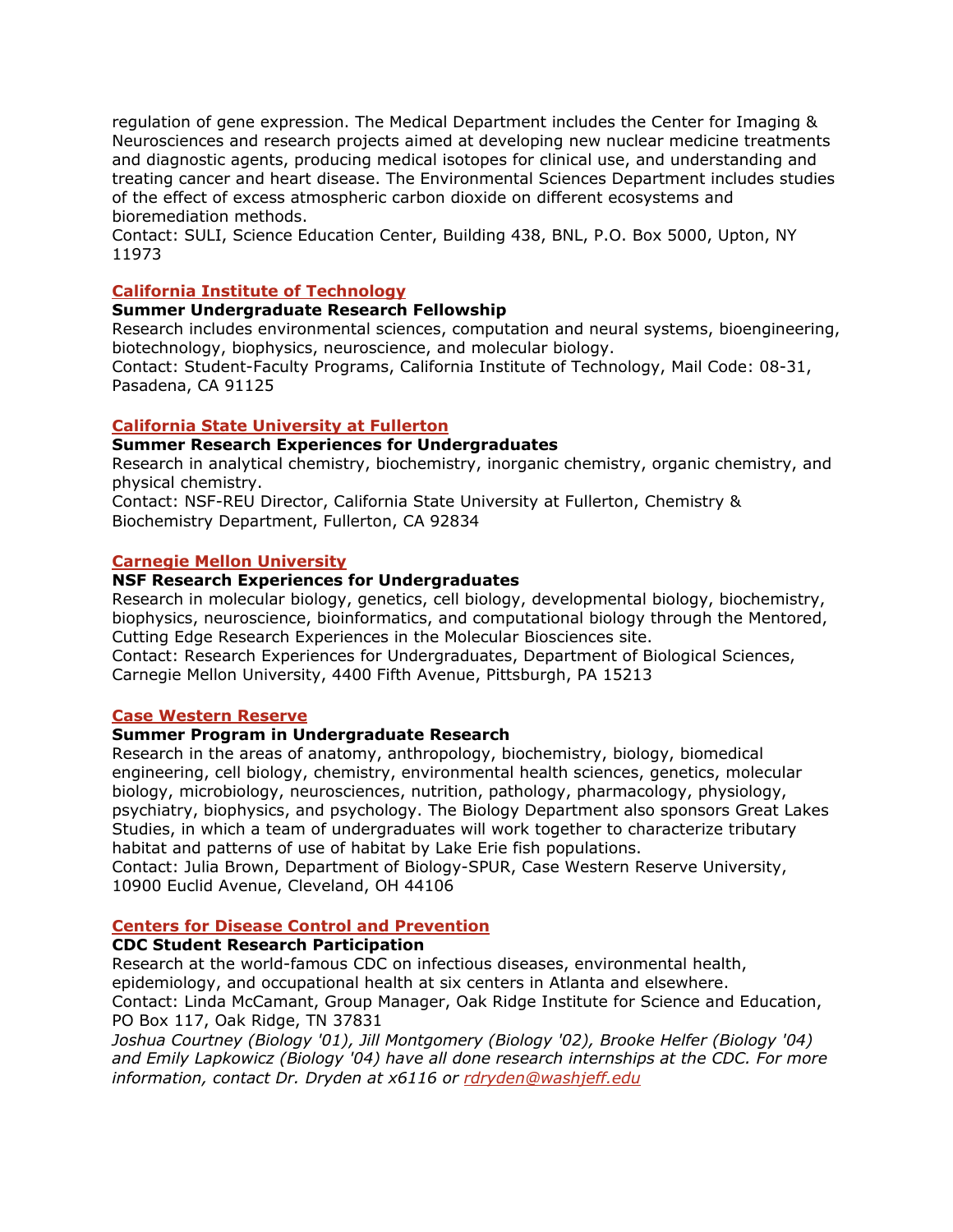# **Center for Neuroscience University of Pittsburgh**

# **Summer Undergraduate Research Program**

Research in neuroanatomy, neurophysiology, molecular biology, brain imaging, computer simulations, neuropsychology, or behavioral assessments.

*The program particularly seeks applicants from liberal arts colleges and other academic institutions with limited neuroscience research opportunities.*

## **Cincinnati Children's Hospital**

#### **Summer Undergraduate Research Fellowship**

Basic and clinical research in the department of Pediatrics in the College of Medicine, including developmental biology, congenital disorders, inherited diseases, cancer, and immunology.

Contact: Cincinnati Children's Hospital Medical Center, 3333 Burnet Avenue, Cincinnati, Ohio 45229

## **Clemson University**

### **Research Experience for Undergraduates in Molecular Genetics and Biochemistry**

Research in genetics and biochemistry including, but not limited to, protein structurefunction relationships, basic developmental processes in plant and animal systems, signal transduction, plant and animal pathogens and high-throughput genomics.

*Students from minority groups underrepresented in the sciences and from small liberal arts colleges are particularly encouraged to apply*.

Contact: Department of Genetics and Biochemistry, 100 Jordan Hall, Clemson University, Clemson, SC 29634

### **Cold Regions Research and Engineering Laboratory**

#### **Internships in Global Climate Change**

Reasearch in chemistry, physics and biology of global climate change, in areas including botany, microbiology, and ecology at the Army Corps of Engineers' CRREL. Contact: Susan Koh, ERDC-CRREL, 72 Lyme Road Hanover, New Hampshire 03755

## **Cold Spring Harbor Laboratory Watson School of Biological Sciences**

#### **Summer Undergraduate Research Program**

Research on cancer biology, neuroscience, plant biology, cellular and molecular biology, genetics, macromolecular structure, and bioinformatics at Cold Spring Harbor Laboratory one of the premier research institutions in the United States.

Contact: Undergraduate Research Program, Watson School of Biological Sciences, Cold Spring Harbor Laboratory, One Bungtown Road, Cold Spring Harbor, NY 11724

#### **Colorado State University**

#### **Summer Program in Molecular Biosciences**

Research on protein structure and function, transcriptional mechanisms, molecular neurobiology, regulation of gene expression in a chromatin context, cancer biology, plant biology, embryonic development, diabetes, cytoskeleton dynamics, and virology. *Students from minority groups underrepresented in the sciences and from small liberal arts colleges are encouraged to apply*.

Contact: Summer Undergraduate Research Program, Colorado State University, Department of Biochemistry & Molecular Biology, Fort Collins, CO 80523

#### **Colorado State University**

## **Summer Research Program on Mind and Brain**

Research on sensation and perception, behavioral neuroscience, and cognitive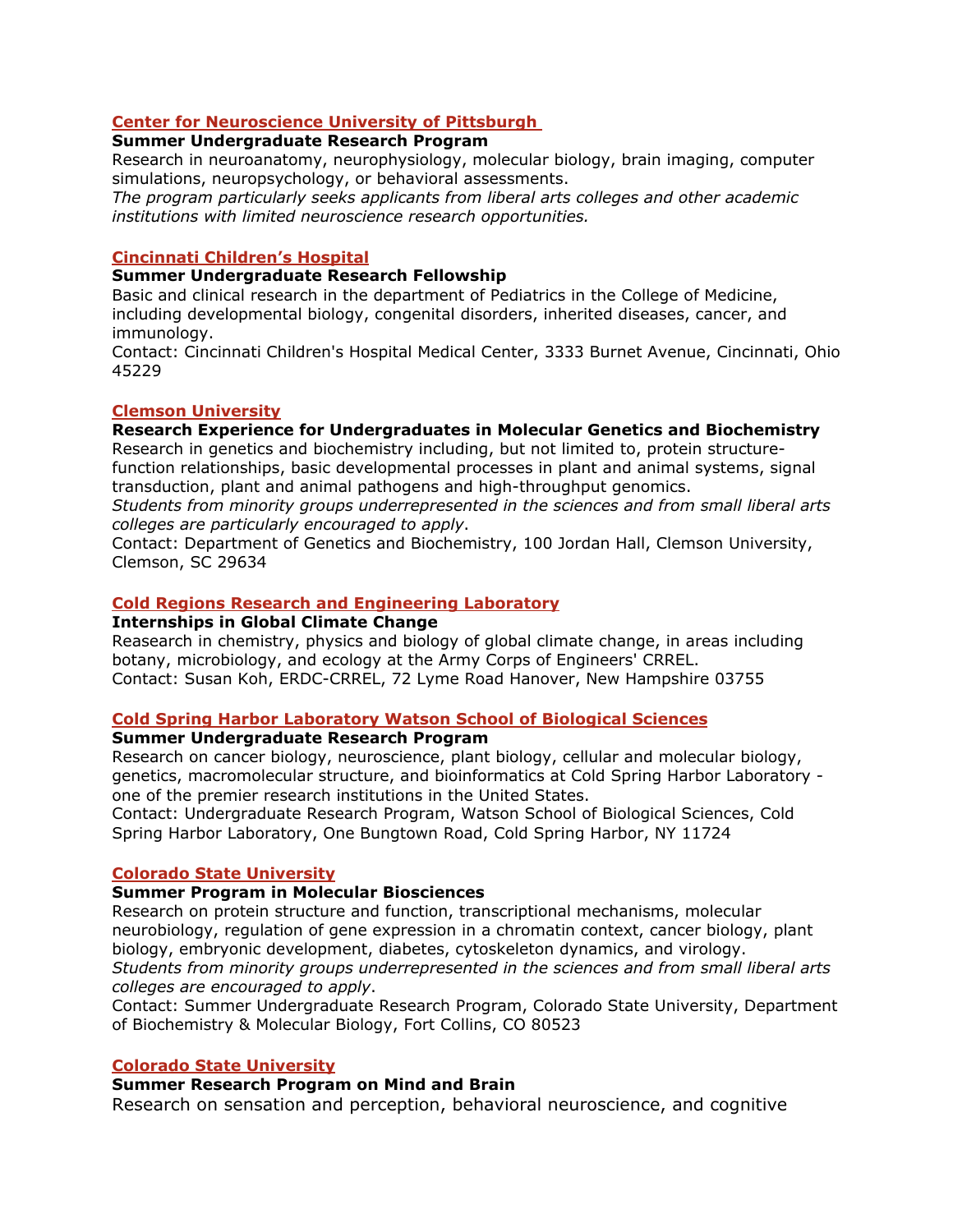psychology.

*Students from minority groups underrepresented in the sciences and from small liberal arts colleges are encouraged to apply*.

Contact: Summer Research Program, Colorado State University, Department of Psychology, Fort Collins, CO 80523

### **Columbia University/Barnard College**

### **Amgen Scholars Summer Research Program**

Research in biochemistry, biomedical engineering, cell biology, genetics and development, microbiology, molecular biophysics, neuroscience and psychology, physiology, and clinical areas including anesthesiology, otolaryngology, nephrology, neurology, pediatrics, pharmacology, psychiatry, and surgery.

Contact: Dr. Alice Heicklen, MC2454, Columbia University, 1212 Amsterdam Avenue, New York, NY 10027

#### **Dartmouth College**

#### **Summer Undergraduate Research Fellowships**

Research in biochemistry, biotechnology, cell biology, developmental biology, immunology, molecular pathogenesis and host-microbe interactions, neurobiology, regulation of gene expression, signal transduction and cellular metabolism, and biophysics and structural biology.

*Students from minority groups underrepresented in the sciences and students with disabilities are encouraged to apply.*

Contact: Summer Undergraduate Research Fellowships, Cellular and Molecular Biology Program, Dartmouth College, Hanover, NH, 03755

*Stella Rojas (Psychology '07) did an internship in this program after her freshman year in Summer 2004.*

#### **Delaware State University**

## **Undergraduate Research in Molecular Genetics and Genomics**

Research internships plant molecular biology and genomics.

Contact: REU Program, Department of Agriculture and Natural Resources, 1200 N DuPont Highway, Dover, DE 19901

#### **Drexel University College of Medicine**

#### **Summer Undergraduate Research Fellowships**

Research internships in biochemistry, molecular and cell biology, neuroscience, microbiology, immunology, pathobiology, pharmacology and physiology. Contact: Academic Coordinator, The Office of Biomedical Graduate, Postgraduate and Professional Studies, 2900 Queen Lane, Suite #239, Philadelphia, PA 19129

### **Donald Danforth Plant Science Center**

#### **Research Experiences for Undergraduates**

Research internships in plant sciences are available in cell biology, molecular biology, structural biology, biochemistry, microbiology, developmental biology, genetics, and pathology of plants.

Contact: Donald Danforth Plant Science Center, 975 North Warson Road, St. Louis, MO 63132

#### **Duke Institute for Genome Sciences and Policy**

**Summer Fellowships**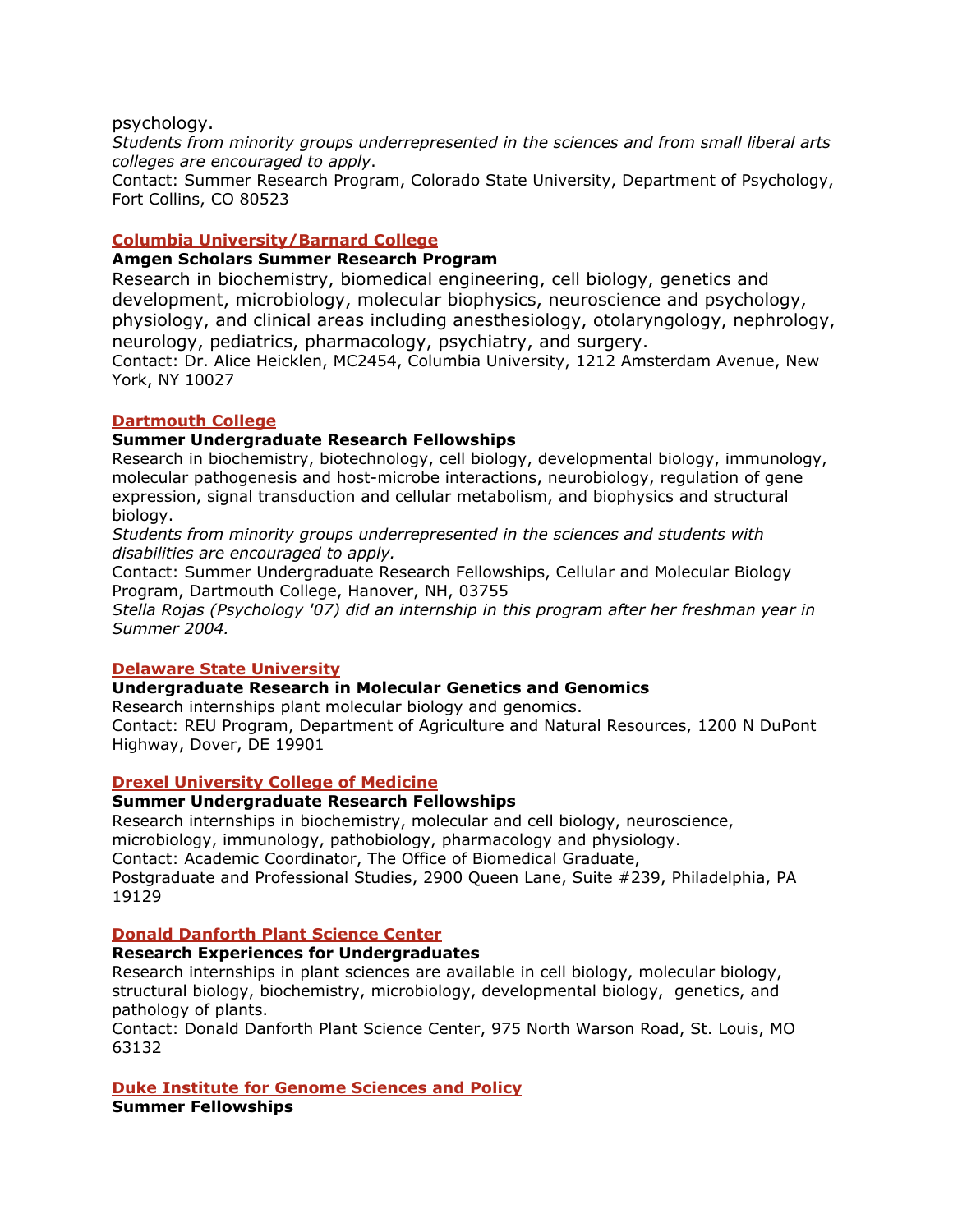Research in genomics in the areas of population, cardiovascular, cancer, computational, environmental, evolutionary, structural or functional genomics. In addition participants will be exposed to topics in genome ethics and policy.

Contact: Undergraduate Programs Coordinator, Institute for Genome Sciences and Policy, 101 Science Drive, Duke University CIEMAS, Durham, NC 27708

#### **Duke University**

## **Mechanisms of Behavior Program**

Research in integrative neurobiology, systems neurobiology, or animal behavior. Contact: Undergraduate Neuroscience Program,Department of Psychological & Brain Sciences, Duke University, Box 91050 Durham, NC 27708

### **Duke University**

### **Summer Research Opportunity Program**

Research in the departments of Biochemistry, Botany, Cell Biology, Genetics, Immunology, Microbiology, Molecular Cancer Biology, Neurobiology, Pathology, Pharmacology, and Zoology.

Contact: SROP Program, 2111 Campus Drive, Box 900700, Duke University, Durham, NC 27708

### **Duquesne University**

**Undergraduate Research Program** Research in analytical biochemistry, computational biochemistry, physiology, enzymology, biophysics, developmental biology, molecular biology, microbiology, cell biology and genomics.

Contact: Undergraduate Research Program, Bayer School of Natural and Envrionmental Sciences, Duquesne University, 100 Mellon Hall, Pittsburgh, PA 15282

## **Emory University**

## **Summer Undergraduate Research Experience**

Research in: anthropology, human genetics, neurophysiology and neurobiology, behavioral biology, human physiology and pathology, nutrition, biochemistry and cell biology, immunology, paleobiology, pharmacology, developmental biology, microbiology and molecular pathology, evolution and ecology, molecular genetics and molecular evolution, psychobiology and psychology, epidemiology, and rehabilitation medicine/physical therapy. Contact: SURE Program, c/o Center for Science Education, Emory University, 1399 Oxford Road, Atlanta, GA 30322

#### **Fordham University and the Louis Calder Center - Biological Station**

#### **Calder Summer Undergraduate Research**

Research in forest ecology, limnology, wildlife ecology, microbial ecology. Lyme disease, insect-plant interactions, evolutionary ecology, and effects of urbanization on ecosystem processes.

Contact: CSUR-REU program, Louis Calder Center - Biological Field Station, Fordham University, Box 887, Armonk, NY 10504

#### **Fred Hutchinson Cancer Research Center**

#### **Summer Undergraduate Research**

Research in cellular biology, developmental biology, oncogenes, molecular immunology, molecular biology, membrane biology, genetics, and virology.

Contact: Summer Undergraduate Research, Fred Hutchinson Cancer Research Center, 1100 Fairview Avenue North, P.O. Box 19024, Seattle, WA 9810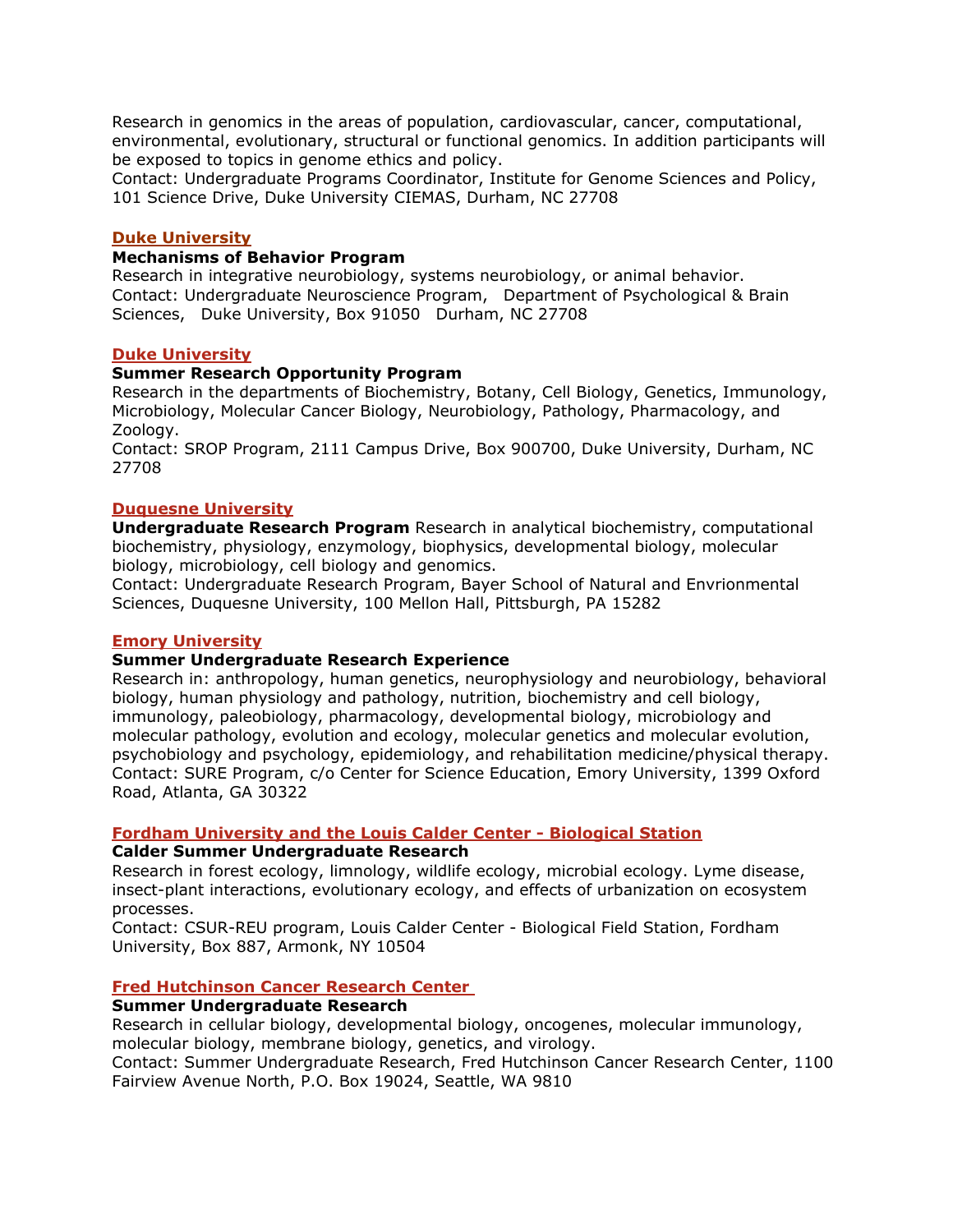### **Genentech**

### **Internship Program**

Research at the world's first - and most famous - biotechnology company. The company uses recombinant DNA technology to manufacture drugs to treat human disease and metabolic disorders. Internships may be in the fields of Antibody Technology, BioOrganic Chemistry, Bioinformatics, Biostatistics, Cell Biology and Technology, Cell Culture and Fermentation R&D, Endocrinology, Environmental Health and Safety, Fermentation, Health Economics, Immunology, Library and Information Services, Molecular Biology, Molecular Oncology, Pathology, Pharmacokinetics and Metabolism, Protein Engineering, Small Molecule Pharmacology, Thrombolytics Research or Toxicology. Contact: Genentech, Inc., 1 DNA Way, South San Francisco, CA 94080

### **George Washington University**

### **Research Experiences for Undergraduates**

Research areas include cell biology, molecular biology, developmental biology, neuroscience, aging, immunology, protein folding, and proteomics. Contact: Department of Biological Sciences, 2023 G St., NW, Lisner Hall, Room 340, Washington, DC 20052

# **Georgia Institute of Technology School of Biology**

### **Aquatic Chemical Ecology**

Research in biological and physical transformations of chemicals in aquatic ecosystems; sensory physiology, biology, and ecology of chemical communication across animal taxa; and ecological roles of chemicals in aquatic environments. Contact: ACE Program, School of Biology, Georgia Tech, 310 Ferst Drive, Atlanta, GA 30332

### **Georgia Southern University**

### **Research Experiences for Undergraduates**

Research in chemistry and biology including rational drug design, physiology, molecular evolution, and genetics.

Contact: Chemistry & Biology REU Program, PO Box 8064, Georgia Southern University, Statesboro, GA 30460

#### **GlaxoSmithKline Pharmaceuticals**

#### **Summer Talent Identification Program**

Internships in biology and chemistry with pharmaceutical company giant GlaxoSmithKline in the areas of clinical, environmental health and safety, marketing, sales, and scientific (research). Specific scientific areas in biology are Toxicogenomics, Cellular Genomics and Discovery Genetics, Lab and Animal Sciences, and Bioinformatics. Internships are at GSK sites in Raleigh, North Carolina and King of Prussia, Pennsylvania.

#### **Grice Marine Laboratory**

## **Physiology and Cell Biology of Marine Organisms**

Research on environmental bioindicators, algal physiology, acid-base physiology, respiratory physiology, immunology, population genetics, and evolutionary biology of marine organisms.

Contact: Fort Johnson Summer Research Program, Grice Marine Laboratory, 205 Fort Johnson Road, Charleston, SC 29412

#### **Harvard Medical School**

## **Four Directions Summer Research Program**

Students will do basic science research with a faculty member from the medical school.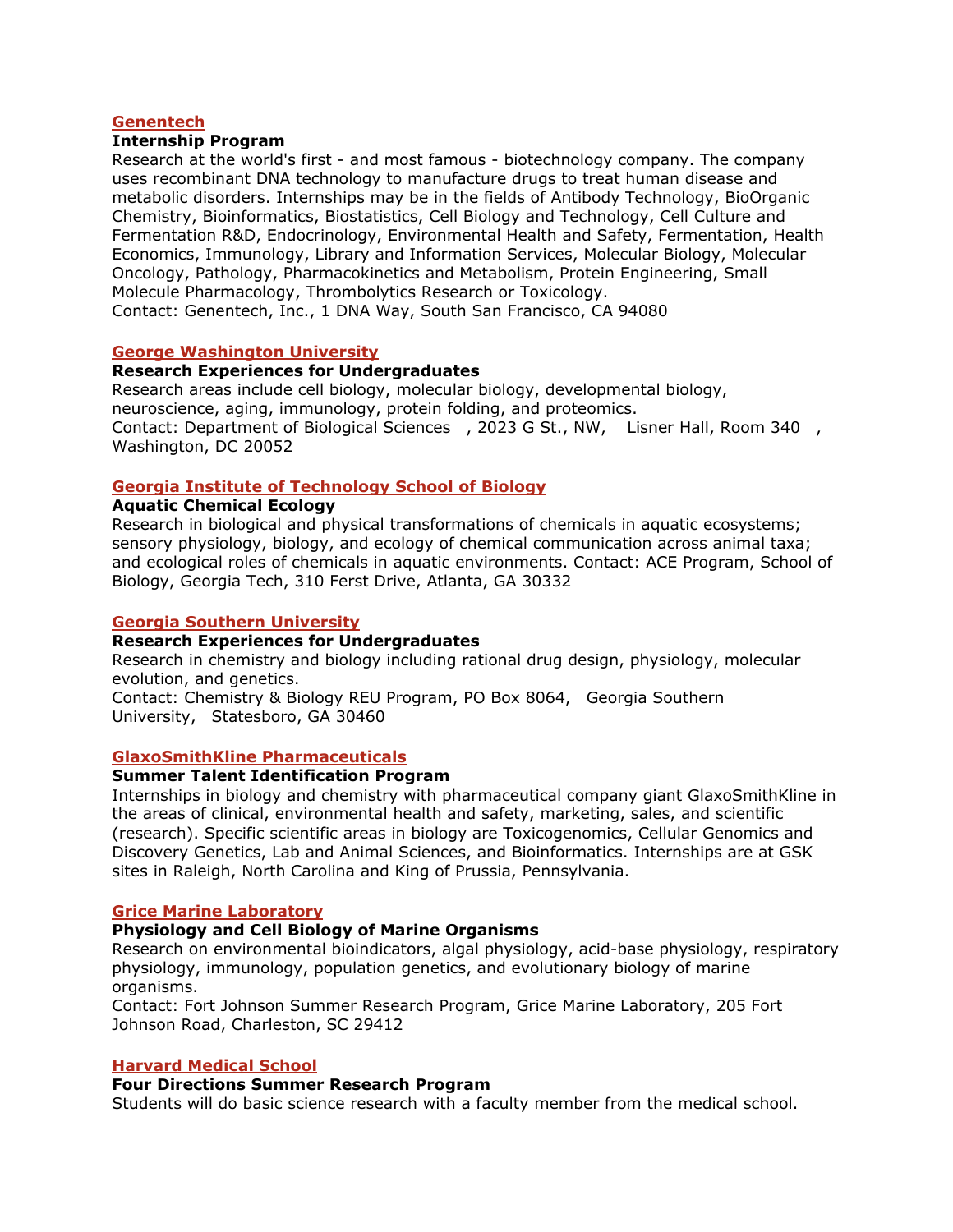*This program is for Native American students.* 

Contact: FDSRP, Brigham and Women's Hospital, Office for Multicultural Faculty Careers, 1620 Tremont Street 3-014.04, Boston, MA 02120

#### **Harvard Medical School**

#### **Summer Honors Undergraduate Research Program**

Research in the biomedical sciences, including cellular and developmental biology, cell cycle regulation, cardiac and cardio-pulmonary functions and pathology, studies of blood cells, cancer biology, endocrinology, immunology, microbiology, molecular biology and genetics, receptor structure and functions, transmembrane signaling mechanisms, study of clotting mechanisms, and virology.

Contact: Summer Undergraduate Research Program, Division of Medical Sciences, Harvard Medical School, 260 Longwood Avenue, Boston, MA 02115

*This program is for students from groups underrepresented in the sciences who have had at least one term of previous research experience.*

#### **Harvard Medical School**

#### **Undergraduate Immunology Summer Program**

Research in immunology.

Contact: Harvard Graduate Program in Immunology, Division of Medical Sciences, Harvard Medical School, Boston, MA 02115

# **Harvard Stem Cell Institute**

#### **Summer Internship Program**

Research on diabetes, blood diseases and neurodegenerative diseases and fundamental research in developmental biology, molecular and cellular biology, and tissue engineering. Contact: Harvard Stem Cell Institute, 42 Church Street, Cambridge, MA 02138

*This program gives preference to students from small liberal arts colleges and other institutions with limited research opportunities.*

### **Harvard University, FAS Center for Systems Biology**

#### **Undergraduate Summer Research Internships**

Research in genetics, cell biology, neuroscience, animal behavior and evolution using cutting-edge genomics or bioinformatics techniques. Contact: FAS Center for Systems Biology, Bauer Laboratory, 7 Divinity Avenue, Cambridge,

MA 02138

## **HHMI-Janelia Farm Research Campus**

#### **HHMI-Janelia Undergraduate Scholars**

Research at the HHMI's state-of-the-art biomedical research complex near Washington, D.C. Research focus is on information processing by neuronal circuits and development of imaging technologies and computational methods for image analysis.

Contact: HHMI-Janelia Undergraduate Scholars, Janelia Farm Research Campus, 19700 Helix Drive, Ashburn, VA 20147

### **Hope College**

#### **Summer Hope Academic Research Program**

Research in genetics, cell biology, molecular biology, plant biology, ecology, environmental studies, and science eduation.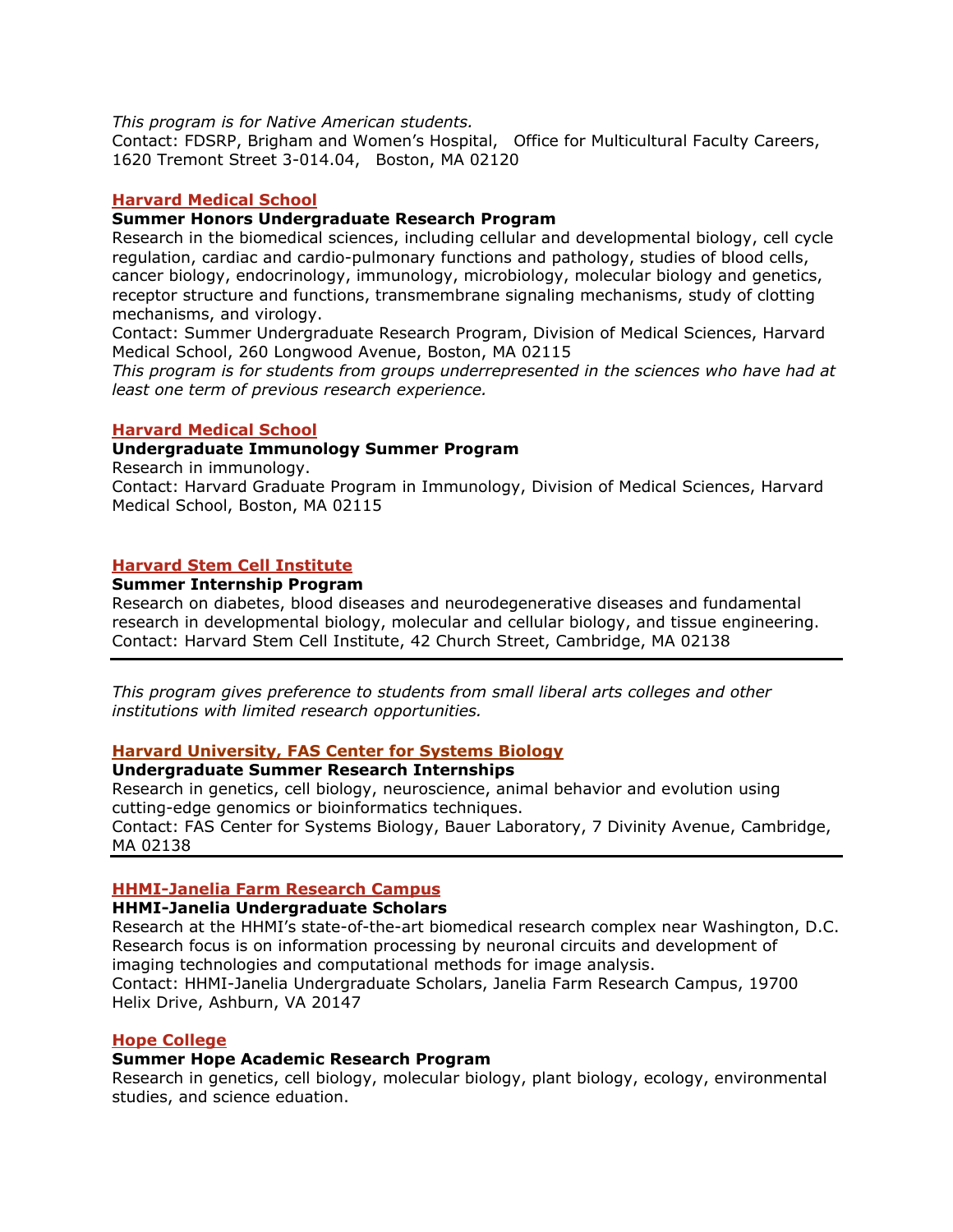Contact: REU Applications, Hope College Biology Department, 35 E. 12th St., PO Box 9000, Holland, MI 49422

### **Indiana University**

## **Research Experiences for Undergraduates in Molecular Biology and Genetics**

Research in regulation of gene expression, bacterial and eukaryotic cell division, catalytic RNA, protein-protein interactions, hormone action, transmembrane lipid transporters (flippases) and lipid bilayer organization in diabetes and cardiovascular disease, eukaryotic transcription and translation, microtubule cytoskeleton, DNA repair pathways, cell-cell communication and body pattern formation, metal ions in biological systems, protein and membrane trafficking, development of *C. elegans*, intracellular movements in eukaryotes, plant physiology and disease resistance, molecular plant phylogeny, reproductive barriers between plant species, genomic processes that facilitate speciation, development and evolution, evolution of complex characters.

Contact: REU Coordinator, Indiana University, Department of Biology, 1001 East Third Street, Bloomington, IN 47402

#### **Indiana University Simon Cancer Center**

#### **Summer Research Program**

Research in breast cancer, cancer control (prevention and early detection), experimental and developmental therapeutics, and hematopoiesis, microenvironment and immunology. Contact: IUPUI, 620 Union Drive, Union Building 207, Indianapolis, IN 46202 *This program is for students from groups underrepresented in the sciences.*

#### **Indiana University-Purdue University Indianapolis**

# **Summer Research Opportunity Program**

Research in molecular biology, biochemistry, immunology, cell biology, neuropharmacology. Contact: IUPUI, 620 Union Drive, Union Building 207, Indianapolis, IN 46202 *This program is for students from groups underrepresented in the sciences.*

#### **Indiana University School of Medicine, Wells Center for Pediatric Research Summer Internship Program**

Research in basic science and treatment of devastating diseases that affect children. Contact: Indiana University School of Medicine, Wells Center, 702 Barnhill Drive, Indianapolis, Indiana 46202

#### **Indiana University School of Medicine Evansville**

# **Summer Undergraduate Research Experience**

Research in basic science and treatment of diseases. Contact: Indiana University School of Medicine – Evansville, SURE Program Coordinator, 8600 University Boulevard, Evansville, IN 47712

#### **Institut Pasteur**

#### **Paul W. Zuccaire Undergraduate Internship Program**

Research at the world-renowned Institut Pasteur in Paris, France focuses on public health, primarily through research on infectious diseases such as AIDS, malaria, tuberculosis, SARS, viral cancers, and many others.

*Brittany Anderton (CMBiology '09) did an internship at the Institut Pasteur in Summer 2008.* 

#### **Iowa State University**

#### **Program for Women in Science and Engineering**

Research hosted by faculty in the following departments: Agricultural Biochemistry;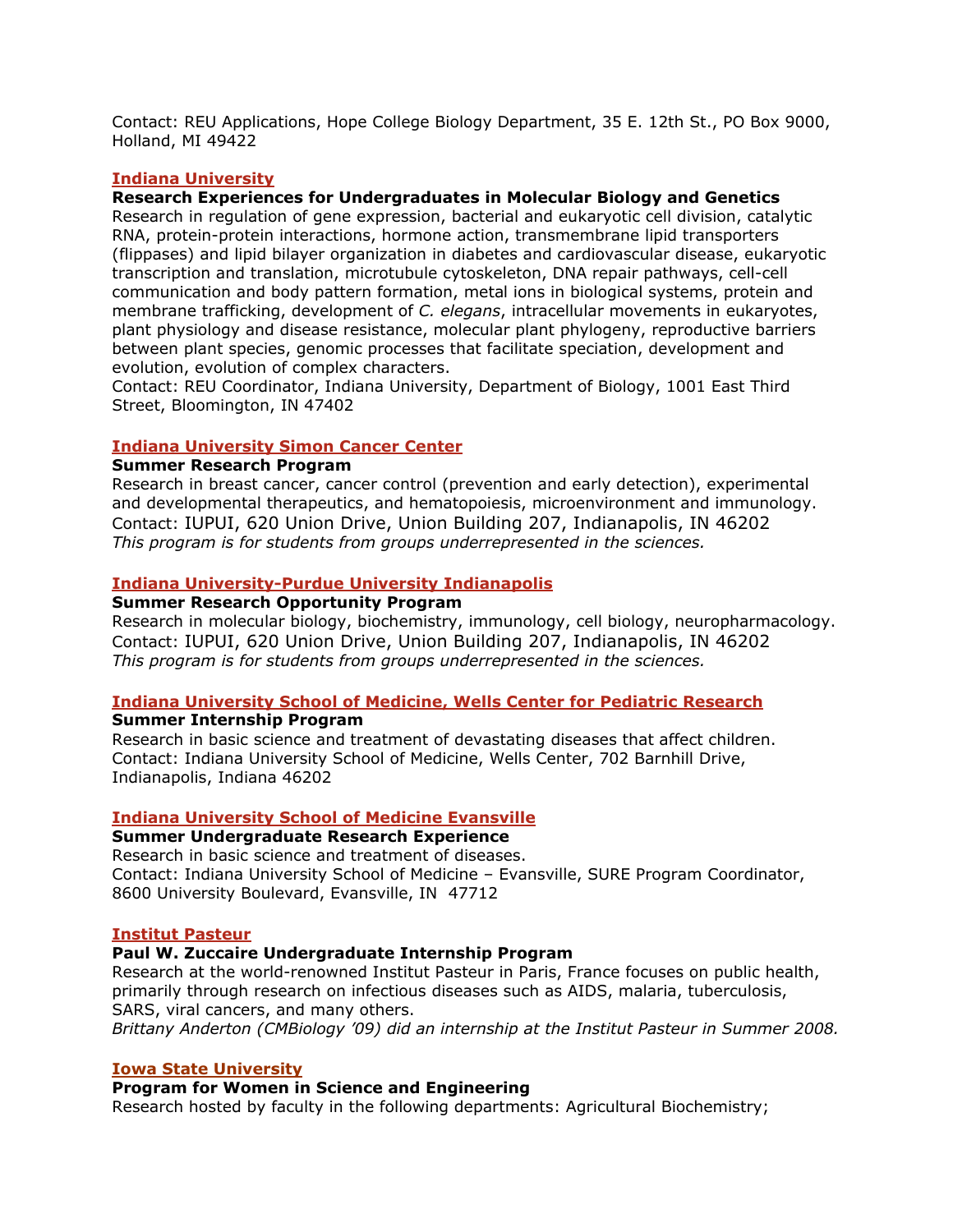Agriculture and Biosystems Engineering; Agronomy; Animal Science; Biochemistry, Biophysics, and Molecular Biology; Chemical and Biological Engineering; Ecology, Evolution, and Organismal Biology; Entomology; Food Science and Human Nutrition; Genetics, Development, and Cell Biology; and Plant Pathology.

Contact: Program for Women in Science and Engineering, Iowa State University, 218 Carver Hall, Ames, IA 50011

*This program is open to women after their freshman year.* 

### **Iowa State University**

### **Research Experience in Molecular Biotechnology and Genomics**

Research in protein engineering, molecular genetics, biotechnology and genomics of plants and animals.

Contact: NSF Summer Program in Molecular Biotechnology and Genomics, Center for Integrated Animal Genomics, Iowa State University, Ames, Iowa 50011

### **J. Craig Venter Institute**

# **Internship Program**

Research at this – perhaps the most cutting-edge genomics center in the world – focuses on microbial and parasite genomics, genomic medicine with an emphasis on cancer genomics and human genome re-sequencing and analysis; mammalian, plant and viral genomics; environmental genomic analysis with an emphasis on microbial biodiversity, ecology, and evolution; use of molecular and genomic methods to develop biological sources of clean energy; synthetic genome development; educational outreach, and policy research on the ethical, legal, and economic issues associated with genomic science and technology. Contact: J. Craig Venter Institute, Summer Internship Program, Training and Education Department, 9704 Medical Center Drive, Rockville, MD 20850

#### **Jackson Laboratory**

#### **Summer Student Program**

Research internships at this internationally recognized center for mammalian genetic research in biomedical sciences and mouse genetics, specifically molecular, developmental, genetic, biochemical, and immunological mechanisms related to normal growth and development and human disease.

Contact: Summer Student Program, Education Office, The Jackson Laboratory, 600 Main Street, Bar Harbor, ME 04609

## **James Madison University, Bridgewater College, and Eastern Mennonite University Shenandoah Valley Partnership in Molecular Biology**

Research using the tools and techniques of molecular biology to address questions at a wide range of levels including genes, cells, tissues, organisms and ecosystems. Contact: Department of Biology, MSC 7801, James Madison University, Harrisonburg, VA 22807

#### **Johns Hopkins University**

#### **Summer Undergraduate Research Experience**

Research in biochemistry, genetics, cell biology, developmental biology, neurobiology. *Students from minority groups underrepresented in the sciences and other disadvantaged backgrounds that have completed two or more years of college are encouraged to apply.*  Contact: SURE, Department of Biology, 3400 N. Charles Street, Johns Hopkins University, Baltimore, Maryland 21218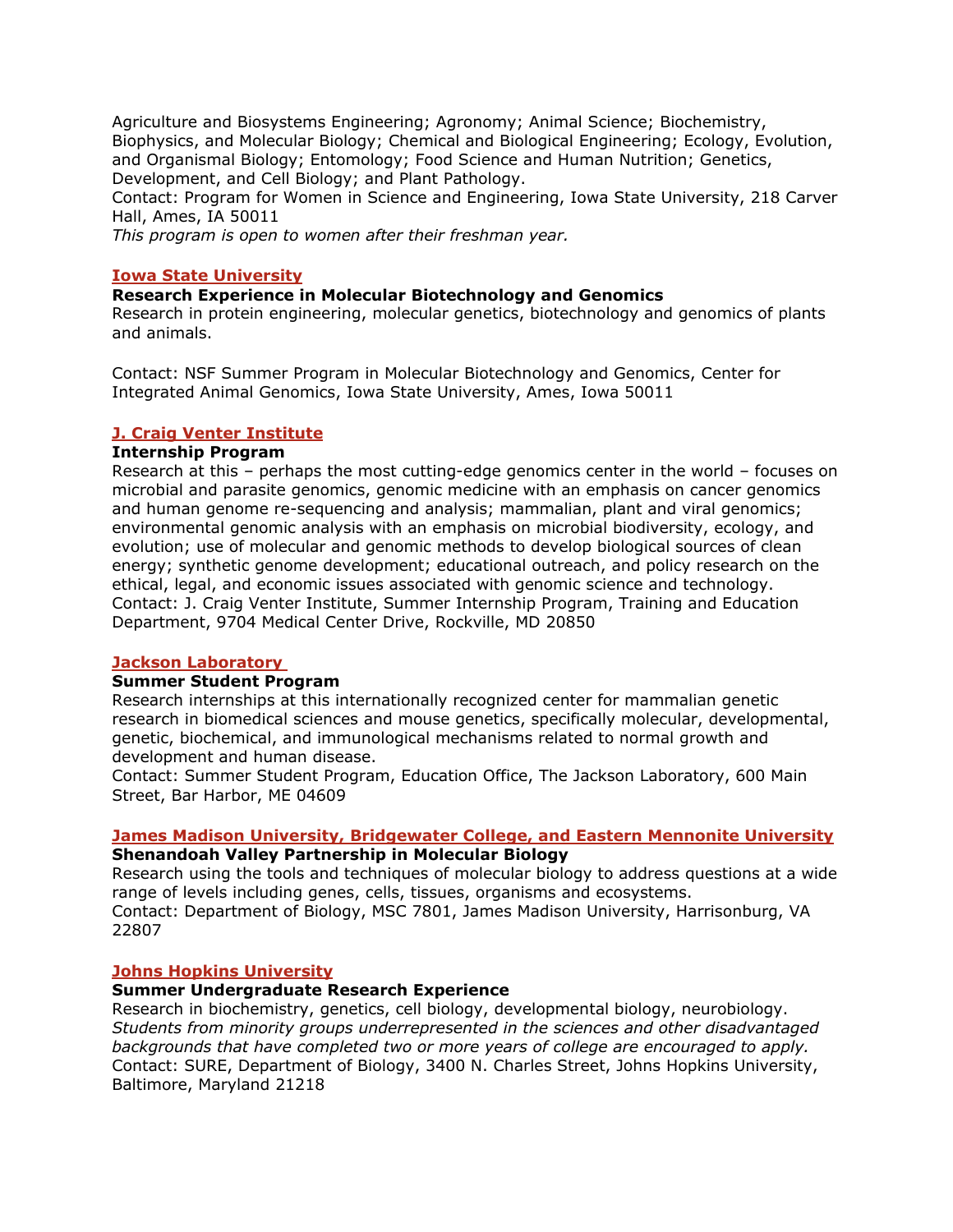# **Johns Hopkins School of Medicine**

# **Summer Internship Program**

Research in biomedical research and/or public health research laboratories, in the Basic Science Institute departments of Biological Chemistry; Biomedical Engineering; Biophysics and Biophysical Chemistry; Cell Biology; Molecular Biology and Genetics; Neuroscience; Pharmacology and Molecular Sciences, Physiology, in Pulmonary and Critical Care Medicine, and in Public Health.

*Students from minority groups underrepresented in the sciences and other disadvantaged backgrounds that have completed two or more years of college are encouraged to apply.*  Contact: Summer Internship Program, 1830 East Monument Street, Johns Hopkins University School of Medicine, Baltimore, Maryland 21205

*Dr. DeBerry received her Ph.D. from the Department of Biological Chemistry at Johns Hopkins School of Medicine - contact her for more information at cdeberry@washjeff.edu or x6120.*

### **Kentucky Biomedical Research Infrastructure Network**

### **Undergraduate Summer Research Opportunities**

Research at either the University of Louisville or the University of Kentucky, in gene-based research and/or bioinformatics.

Contact: Dr. Dawn Anderson, Department of Biology, Berea College, Berea, KY 40404

#### **Lehigh University**

### **Biosystems Dynamics Summer Institute**

Interdisciplinary team research in genomics, bioinformatics, gene expression, behavioral neuroscience, and reproductive biology.

Contact: Biosystems Dynamics Summer Institute, Department of Biological Sciences, Lehigh University, Bethlehem, PA 18015

## **Los Alamos National Laboratory**

#### **Undergraduate Internships**

Research in life sciences, biomedical sciences, health sciences, and environmental sciences. Of special interest to cell biologists are projects in pulmonary biology, radiation biology, flow cytometry, and the Laboratory's leadership role in development of the Human Genome Project. The laboratory is also very active in science education.

Contact: Student Program Coordination STB/EPO, PO Box 1663, MS M706, Los Alamos National Laboratory, Los Alamos, NM 87545

#### **Louisiana State University Health Sciences Center- Shreveport**

## **Summer Undergraduate Pharmcology Research Program**

Research in pharmacology, toxicology, and neuroscience. Contact: Department of Pharmacology, Toxicology and Neuroscience, LSU Health Sciences Center-Shreveport, 1501 Kings Highway, P.O. Box 33932, Shreveport, LA 71130

## **Loyola University Chicago**

# **Bioinformatics NSF REU**

Research in bioinformatics.

Contact: Bioinformatics NSF REU, Department of Biology, Loyola University Chicago, 6525 N. Sheridan Road, Chicago, IL 60626

#### **Loyola University Chicago**

#### **Undergraduate Summer Research Program**

Research in the Department of Microbiology and Immunology at the Stritch School of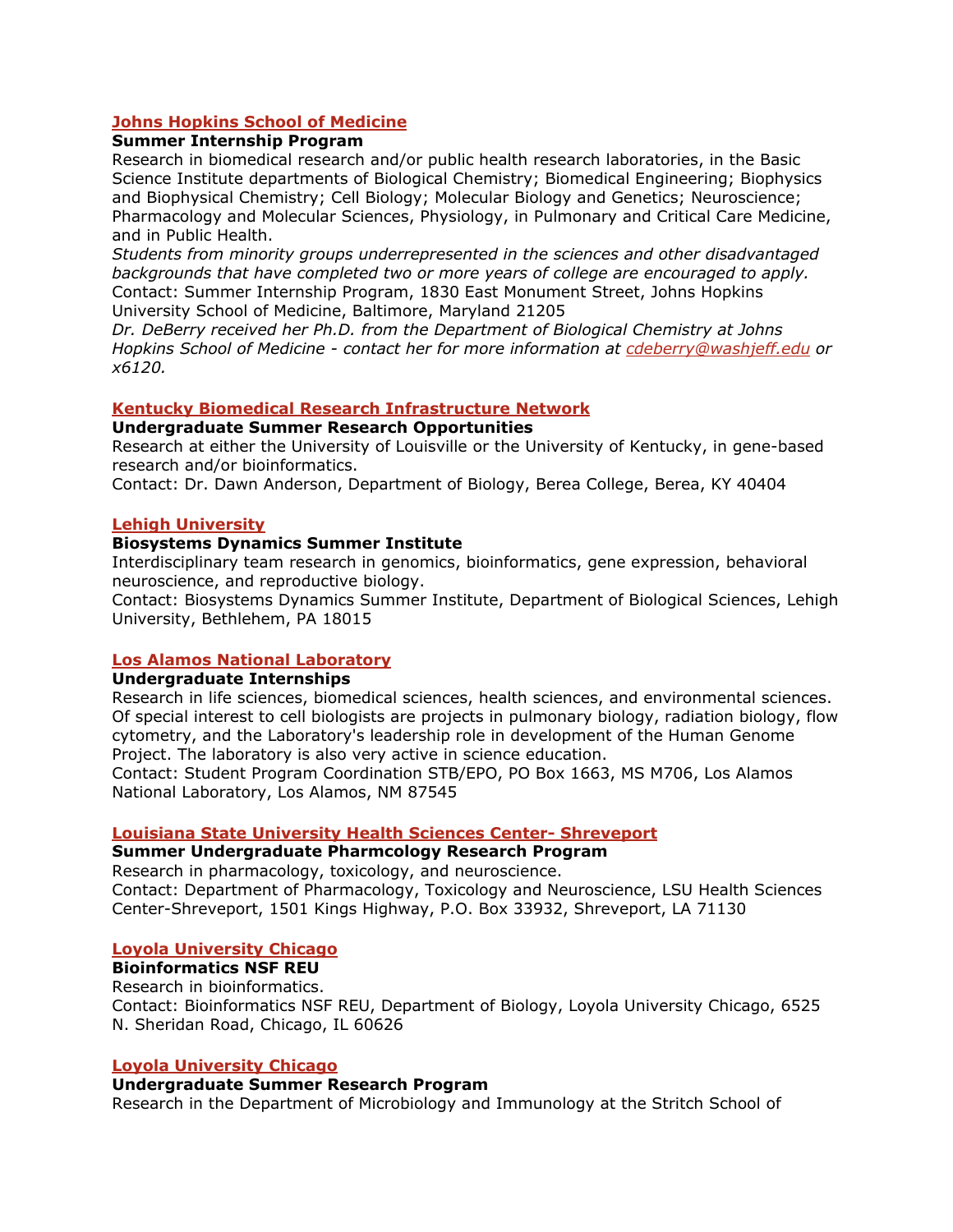Medicine in areas including cell biology, molecular virology, molecular genetics, tumor immunology, molecular immunology, and molecular microbiology.

Contact: Director of Undergraduate Summer Research Program, Department of Microbiology and Immunology, Loyola University Medical Center, 2160 S. First Avenue, Maywood, IL, 60153

#### **Marquette University**

### **Summer Research Program in Biology**

Research in microbiology, molecular biology, cell biology, developmental biology, plant biology, vertebrate/invertebrate physiology and neurobiology.

Contact: Department of Biological Sciences, Wehr Life Sciences Building, Marquette University, PO Box 1881, Milwaukee, WI 53201

#### **Mayo Graduate School**

### **Summer Undergraduate Research Fellowship**

Research at the world-renowned Mayo Clinic in biochemistry, immunology, molecular biology, tumor biology, biomedical engineering, molecular neuroscience, and pharmacology. Contact: Glenda Mueller, Student Recruitment Programs Coordinator, Mayo Graduate School, 200 1st Street SW, Rochester, MN 55902

### **Medical College of Georgia**

## **Student Training and Research Program**

Research in biochemistry, molecular biology, cell biology, anatomy, developmental biology, gene regulation, cell signalling, pharmacology, neuroscience, physiology, vascular biology, cancer, biotechnology and genomic medicine, immunotherapy, proteomics, and toxicology. Contact: Director, STAR Program, Medical College of Georgia, School of Graduate Studies, STAR Office, CJ2201, 1120 15th Street, Augusta, GA 30912

## **Medical University of South Carolina**

#### **Summer Undergraduate Research Program**

Research in biochemistry, molecular biology, biostatistics, bioinformatics, biometry, epidemiology, cancer biology, cardiovascular biology, molecular pharmacology, cell signaling, developmental biology, gene medicine, marine biomedicine, microbiology, immunology, neuroscience, high resolution brain imaging, pathobiology, neurobiology, structural biology, pharmaceutical sciences, physiology, proteomics, and toxicology. Contact: Summer Undergraduate Research Program, College of Graduate Studies, M.U.S.C., Charleston, SC 29425

## **Minnesota Department of Public Safety, Forensic Science Laboratory**

#### **Epstein-Rhoads Intern Program**

Interns will spend a period of time observing the activities of each Forensic Science Laboratory unit. Drug Chemistry/Arson; Toxicology; Microscopy; Biology/DNA; Questioned Documents; Latent Prints; Firearms/Photography; and Breath & Alcohol Testing. During the remainder of the internship the student will work on an assigned project with a staff member.

Contact: DPS Internship Coordinator, MN Department of Public Safety, Human Resources Division, 444 Cedar Street, Suite 135, St. Paul, MN 55101

### **Montana State University**

## **Research Experience for Undergraduates**

Research in cell biology, development, and neuroscience. *This program is for students who have little or no research experience and/or are from*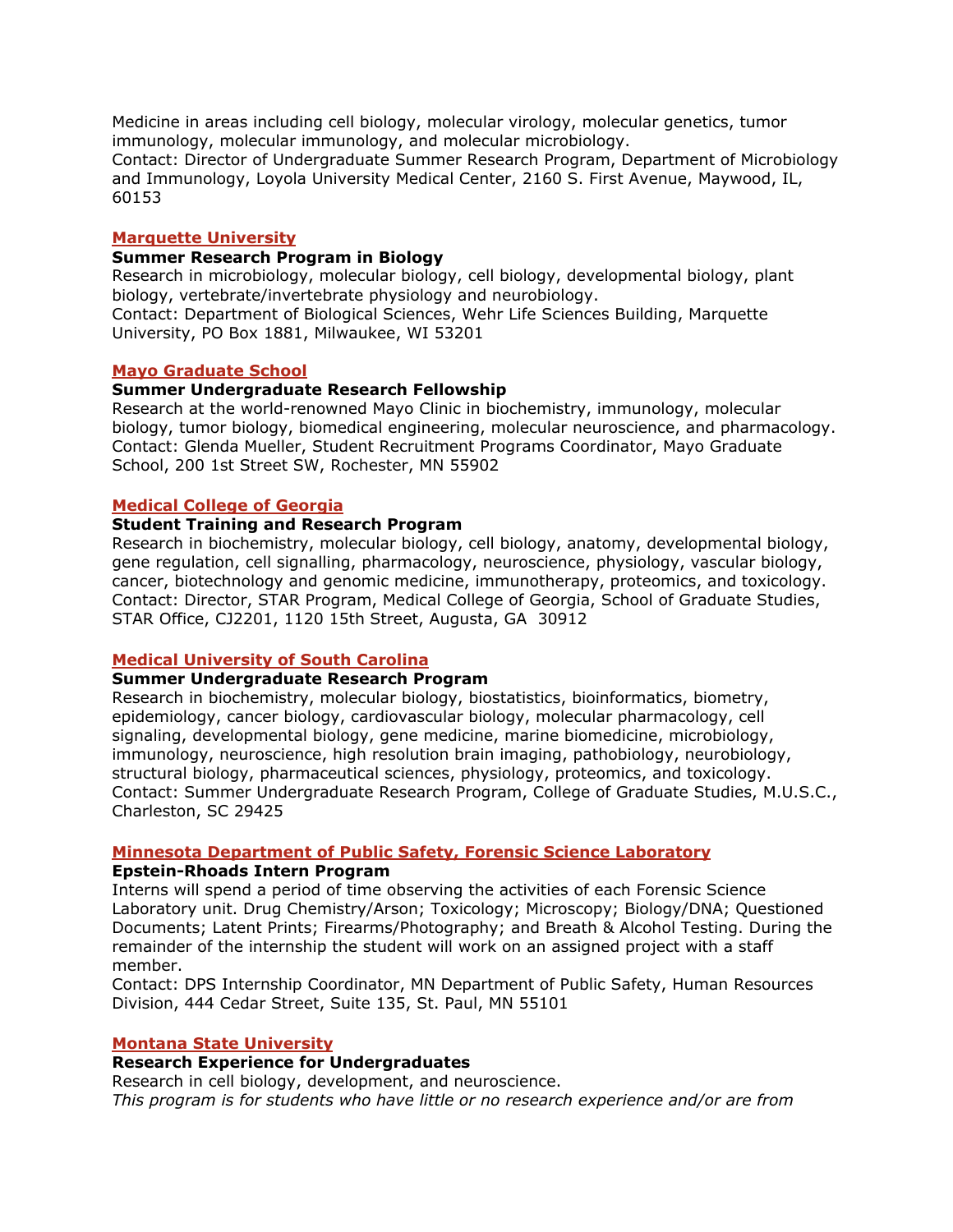*racial/ethnic minority groups underrepresented in the sciences, or are women, students with disabilities, or first-generation college students.*

Contact: Cell Biology REU, Department of Cell Biology and Neuroscience, 513 Leon Johnson Hall, Montana State University, Bozeman, MT 59717

#### **Mount Desert Island Biological Laboratory**

#### **Research Experience for Undergraduates in Marine Comparative Functional Genomics**

Research in marine molecular biology at MDIBL. Researchers use marine models and state of the art cellular and molecular techniques to advance biomedical research in areas including genomics, bioinformatics, toxicology, and physiology. Contact: MDIBL, REU program, P.O. Box 35, Salisbury Cove, ME 04672

#### **Mount Sinai Medical Center**

#### **Summer Undergraduate Research Program**

Research in biochemistry, biomathematical sciences, biophysics, cancer biology, cell & membrane biology, anatomy, computational neuroscience, developmental biology, endocrinology, environmental pathobiology, enzymology, gene expression, gene therapy, gene transcription, human genetics, immunobiology, mathematical modeling, microbiology, molecular biology, molecular biophysics, molecular genetics, genomics, neurobiology, neuropharmacology, pathobiology, pharmacology, physical biochemistry, drug design, signal transduction-cell cycle, structural biology, systems physiology, metabolism, virology and oncogenes, computational biomedicine, and sensory transduction.

Contact: Mount Sinai School of Medicine, 5 East 98th Street, New York, NY 10029

#### **NASA**

### **Undergraduate Student Research Program**

Research including astrobiology (the search for life elsewhere in the universe) at Ames Research Center, Mountain View, California; space science research aimed at creating new medicines and medical procedures at Marshall Space Flight Center, Huntsville, Alabama; and human space biology at Johnson Space Center, Houston, Texas.

#### **National Cancer Institute Integrative Cancer Biology Program**

### **Summer Cancer Research Fellowship Program**

The ICBP focuses on the analysis of cancer as a complex biological system and integrates experimental biology with mathematical and computational modeling to gain new insights into the biology and possible management of cancer. ICBP centers include: Case Western Reserve University; Dana Farber Cancer Institute; Duke University; Lawrence Berkeley National Laboratory; Massachusetts General Hospital; Massachusetts Institute of Technology; The Ohio State University; Stanford University; and Vanderbilt University. Contact: Coordinator, Summer Fellowship Program, Division of Cancer Biology, National Cancer Institute, 6130 Executive Boulevard, Rockville, MD 20852

## **National Human Genome Research Institute**

### **Summer Internship Program in Biomedical Research**

Internship opportunities in DNA sequencing, cloning, and bioinformatics at this NIH institute.

Contact: Coordinator, Summer Internship Program, National Human Genome Research Institute, National Institutes of Health, Building 12A, Room 1025, 12 South Drive, MSC 5611, Bethesda, MD 20892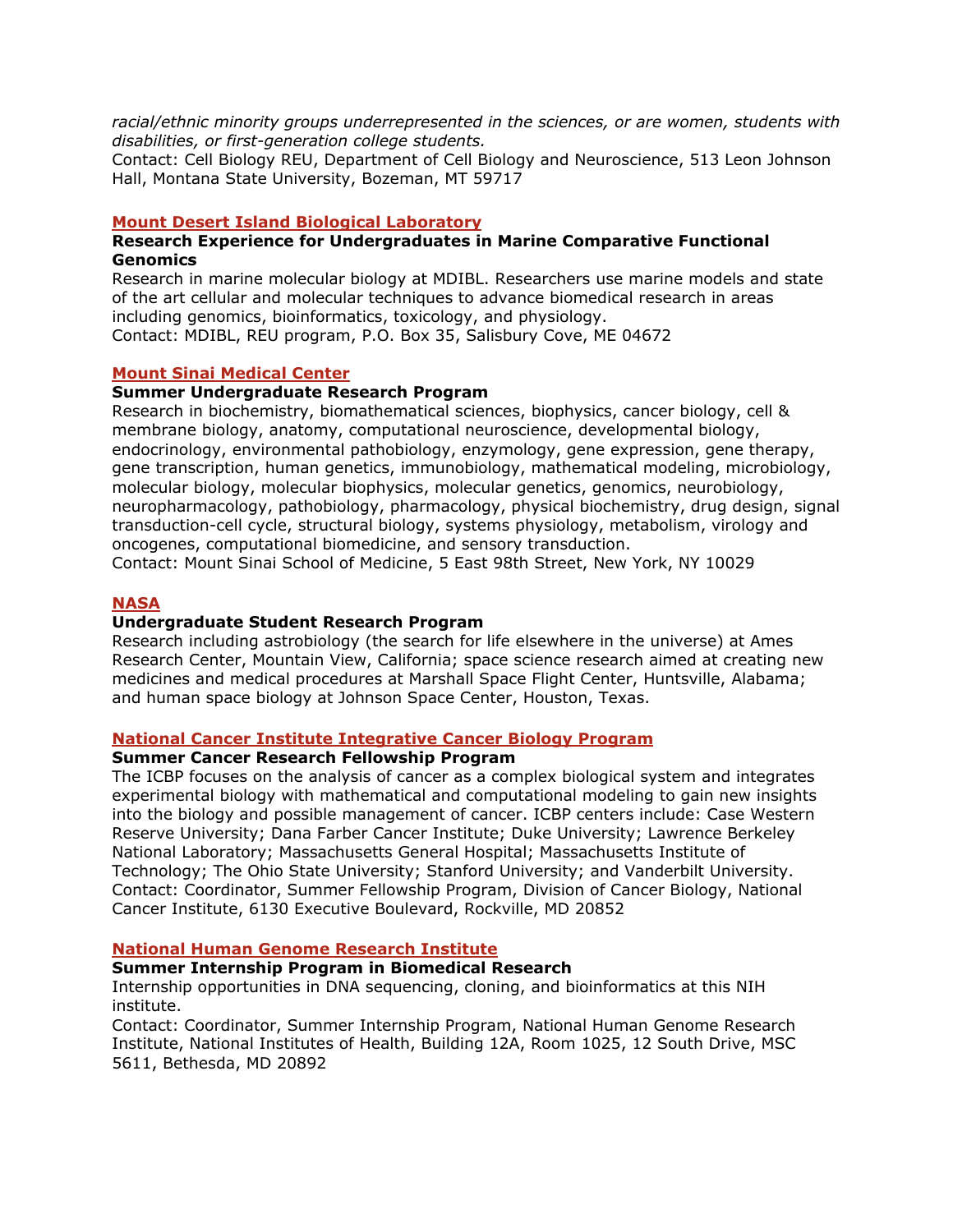# **National Institutes of Health**

# **Summer Internship Program in Biomedical Research**

Virtually every aspect of biomedical research is conducted at the NIH, the nation's premier biomedical research institution. For specific information about research at each institute of the NIH, go to Intramural Research Scientific Programs and select links to the NIH institute(s) of interest: National Cancer Institute (NCI) National Center for Complementary and Alternative Medicine (NCCAM) National Eye Institute (NEI) National Heart, Lung, and Blood Institute (NHLBI) National Human Genome Research Institute (NHGRI) National Institute on Aging (NIA) National Institute on Alcohol Abuse and Alcoholism (NIAAA) National Institute of Allergy and Infectious Diseases (NIAID) National Institute of Arthritis and Musculoskeletal and Skin Diseases (NIAMS) National Institute of Child Health and Human Development (NICHD) National Institute on Deafness and Other Communication Disorders (NIDCD) National Institute of Dental and Craniofacial Research (NIDCR) National Institute of Diabetes and Digestive and Kidney Diseases (NIDDK) National Institute on Drug Abuse (NIDA) National Institute of Environmental Health Sciences (NIEHS) (RTP-Raleigh/Durham, NC) National Institute of Mental Health (NIMH) National Institute of Neurological Disorders and Stroke (NINDS) National Library of Medicine (NLM)

*Dr. DeBerry did postdoctoral research at the National Cancer Institute (NCI), and supervised an undergraduate summer intern. Contact her for more information about applying for NIH summer internships.* 

*Nick Zane (CMBiology & English '03) had an internship at the NCI in Summer 2002. Rebecca Barrett (CMBiology '07) had an internship at the NIAID in Summer 2006.*

## **New York State Police**

#### **Forensic Science Internships**

Internships in forensic science in one of the following areas: biosciences (DNA testing), breath testing (alcohol), drug chemistry, forensic identification (fingerprints), toxicology, trace evidence, and many others.

Contact: New York State Police, Human Resources, Building 22, 1220 Washington Avenue, Albany, NY 12226, Attn: Internship Program

# **New York University, Center for Neural Science**

#### **Summer Research Program**

Research in developmental neurobiology, sensory neurophysiology, neural basis of behavior, computational neuroscience, psychophysics of vision, and theories of neural networks. *Priority will be given to women and students from minority groups underrepresented in the sciences, and students from small colleges with limited research opportunities.*  Contact: NYU Center for Neural Science, 4 Washington Place, New York, NY 10003

## **New York University School of Medicine**

## **Summer Undergraduate Research Program**

Research in biomedical imaging, cellular and molecular biology, computational biology, developmental genetics, medical and molecular parasitology, microbiology, molecular oncology and immunology, molecular pharmacology, neuroscience and physiology,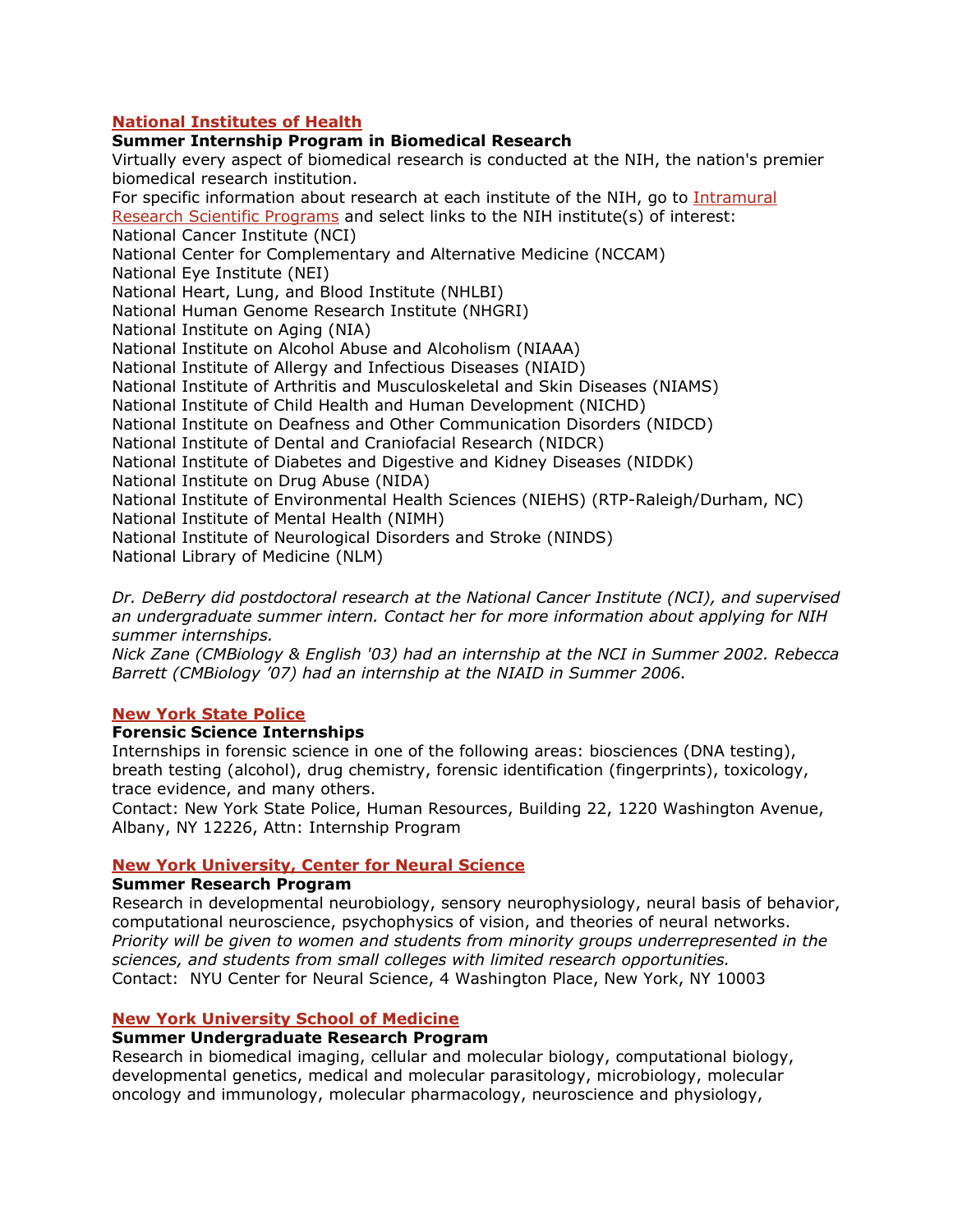structural biology, and virology.

Contact: The Sackler Institute of Graduate Biomedical Studies, NYU School of Medicine, 550 First Avenue, New York, NY 10016

### **North Carolina State Bureau of Investigation**

## **Internship Program**

Internships in forensic science in the Crime Laboratory, in one of the following areas: molecular genetics, trace evidence, firearms and tool marks, latent evidence, drug chemistry, or documents.

Contact: North Carolina State Bureau of Investigation, SBI Internship Program Coordinator, Post Office Box 29500, Raleigh, North Carolina 27626

## **Ohio State University**

#### **Molecular Genetics and Biochemistry Research Experience for Undergraduates**

Research in genetics, cell biology, biochemistry and developmental biology at the molecular level. Organisms used are viruses, fungi, plants, flies, amphibian, and mammalian cells. All projects share the common approach of genetic engineering.

Contact: Molecular Genetics and Biochemistry REU, 984 Biological Sciences Building, The Ohio State University, 484 W 12th Avenue, Columbus, OH 43210

#### **Ohio University College of Osteopathic Medicine**

#### **Summer Undergraduate Research Fellowship**

Research areas include: herpes viruses; chloride channel proteins; antimicrobial peptides; nerve cell death; tropical diseases; retroviruses and tumor induction; insect neuropeptides; renal physiology; cardiovascular physiology; sexual selection; expression of neuropeptides in brain development; vertebrate locomotion; plant cell surface proteins; biology of *Trypanosoma* infection; mammalian brainstem structure.

Contact: Director of Admissions, 102B Grosvenor Hall, Ohio University College of Osteopathic Medicine, Athens, Ohio 45701

#### **Penn State Astrobiology Research Center**

### **Astrobiology Summer Program**

Research for the Center is "evolution of a habitable planet". Research areas include: The Genomic Record of Earth's Early Biosphere (protein and DNA sequence analysis of geologically significant microorganisms), Laboratory Microbial Simulations: Astrobiological Signatures (biological, biochemical, isotopic, and genetic response of important microbes (methanogens, sulfate-reducers, and cyanobacteria) under simulated Precambrian environments), Modern Analogues of Precambrian Microbial Ecosystem (biochemistry and genetics of microbial communities in polar ice and Fayetteville Green Lake, New York) and Planetary Habitability and Life Detection.

Contact: Dr. Blair Hedges, Astrobiology Summer Program, Mueller Laboratory, The Pennsylvania State University, University Park, PA 16802

#### **Pennsylvania State University College of Medicine**

#### **Summer Undergraduate Research Internship Program**

Research areas may include anti-viral immunity, ubiquitin-mediated protein degradation, cancer metastasis, regulation of kinase cascades by lipid second messengers, src and ras kinases in cancer, protein structure, molecular cell biology of viruses, cancer risk factors, and minimizing adverse outcomes after pediatric open-heart surgery.

Contact: Director, Office of Graduate Education, Internship Program, Hershey Medical Center, H170, PO Box 850, Hershey, PA 17033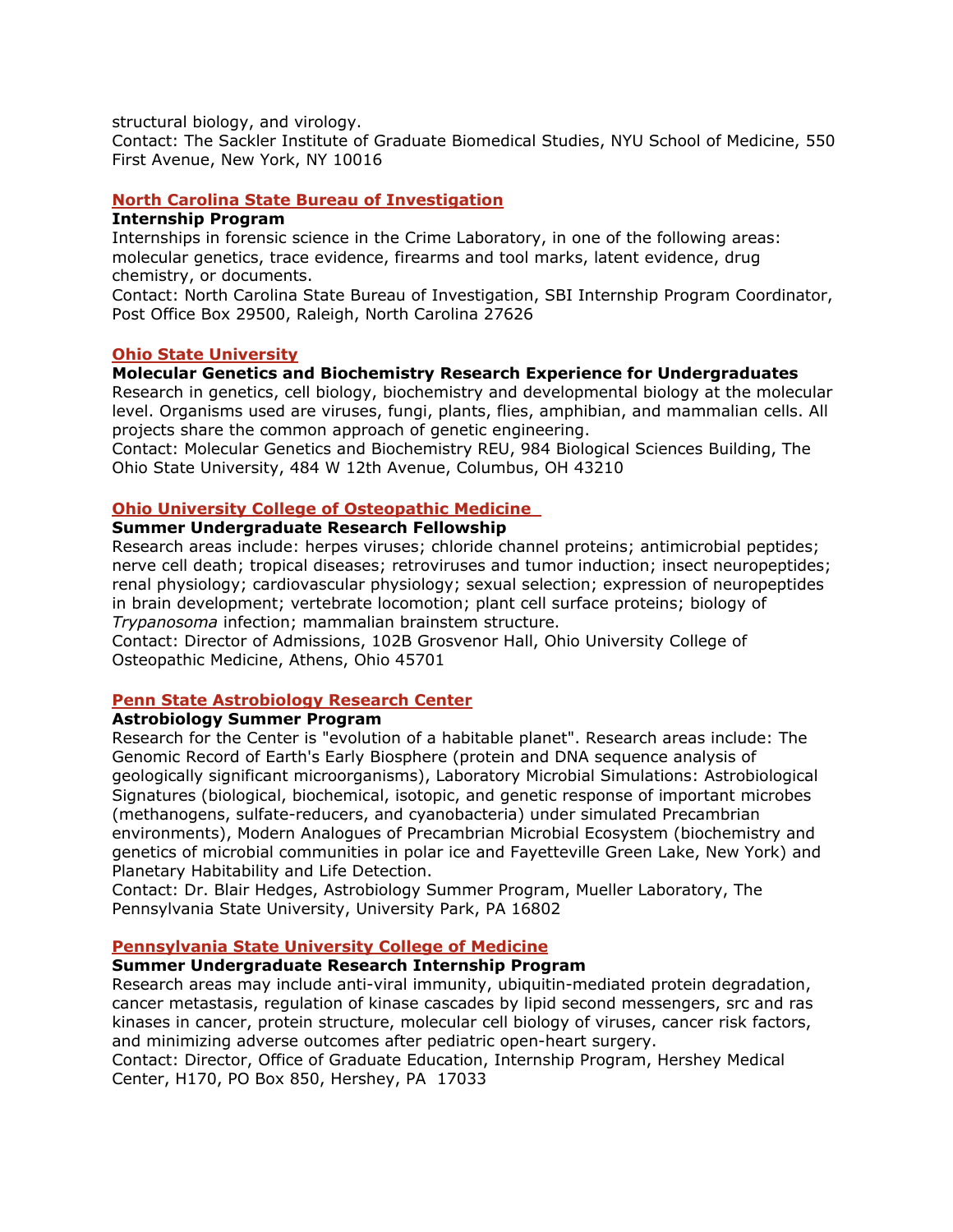### **Pepperdine University**

#### **Summer Undergraduate Research in Biology**

Research in cell biology, developmental biology, molecular biology, neurobiology, and plant ecology.

*This program is open to freshmen who will have completed one year of biology courses before the internship.*

Contact: Dr. Stephen Davis, Natural Science Division, Pepperdine University, Malibu, CA 90263

#### **Pittsburgh Tissue Engineering Initiative**

#### **Summer Internship Program**

Research in regenerative medicine, tissue engineering, and biotechnology. PTEI also offers a joint Undergraduate Research Summer Internship Program in Combat Casualty Care and Wound Healing at the U.S. Army Institute for Surgical Research at Ft. Sam Houston, Texas. Contact: Educational Program Manager, Pittsburgh Tissue Engineering Initiative, Inc., 100 Technology Drive, Pittsburgh, PA 15219

### **Princeton University**

### **Summer Research Program in Molecular or Quantitative Biology**

Research in molecular biology, biochemistry, genetics, virology, immunology, developmental biology, neurobiology, and cancer cell biology.

*This program seeks students from groups underrepresented in the sciences and from small liberal arts colleges without extensive research opportunities*.

Contact: Summer Undergraduate Research Program, Department of Molecular Biology, Lewis Thomas Laboratory Room 352, Princeton University, Princeton NJ 08544 *Greg Ratti (Biochemistry '09) did an internship in this program in Summer 2008.* 

#### **Princeton University**

### **Summer Undergraduate Research Experience**

Research in molecular biology, ecology, and evolutionary biology. *This program seeks undergraduates who are racial/ethnic minorities, who are from socioeconomically disadvantaged backgrounds, or who are from small liberal arts colleges.* Contact: PSURE, The Graduate School, Clio Hall, Princeton, NJ, 08544

#### **Rice University**

## **Research Experience for Undergraduates in Cellular Engineering**

Research on metabolic engineering and tissue engineering. Contact: NSF-REU in Cellular Engineering, Institute of Biosciences and Bioengineering, Rice University, 6100 Main Street, Houston, TX 77005

#### **Rockefeller University**

### **Summer Undergraduate Research Fellowship Program**

Research in: biochemistry; structural biology and chemistry; molecular, cell and developmental biology; immunology; virology and microbiology; neuroscience; physics; and mathematical biology.

Contact: Office of Graduate Studies, The Rockefeller University, 1230 York Avenue, New York, NY 10021

#### **Roswell Park Cancer Institute**

## **Summer Research Experiences for Undergraduates**

Research experience at the oldest cancer research facility in the world, in molecular biology, cell biology, immunology, biophysics, biochemistry, pharmacology, or bioinformatics.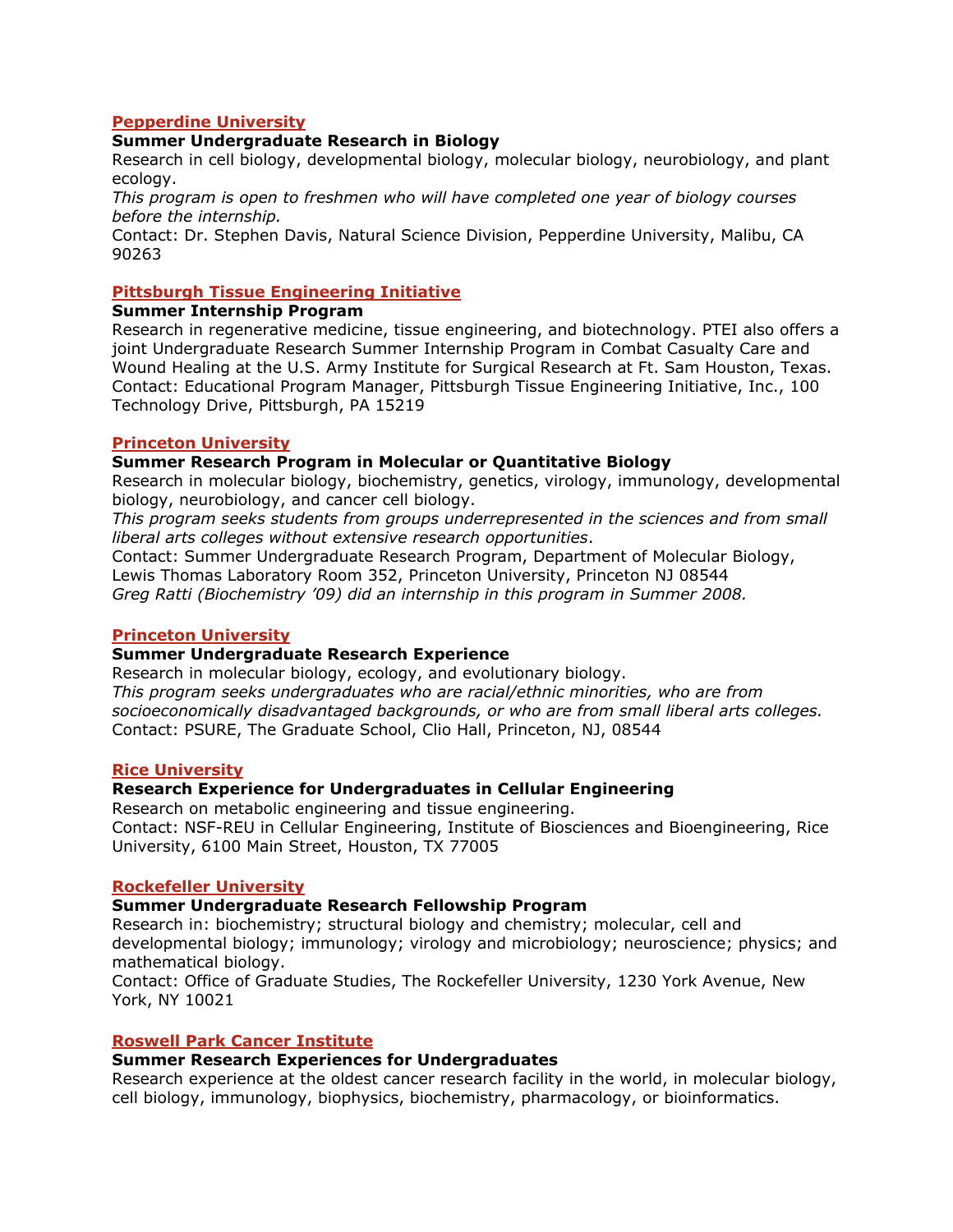*Priority will be given to students from groups underrepresented in the sciences and to students from small liberal arts colleges without extensive research opportunities*. Contact: Roswell Park Cancer Institute, Summer Program Office, Elm & Carlton Streets, Buffalo, NY 14263

## **Rutgers/UMDNJ**

# **Research in Science and Engineering**

Research projects are available in the following departments at Rutgers: Animal Sciences, Anthropology, Biochemistry, Biomedical Engineering, Bioresource Engineering, Cell and Developmental Biology, Chemical and Biochemical Engineering, Ecology and Evolution, Entomology, Environmental Sciences, Medicinal Chemistry, Microbiology and Molecular Genetics, Neuroscience, Oceanography, Pharmaceutical Science, Pharmacology, Cellular and Molecular, Plant Biology and Toxicology and at UMDNJ: Biomedical Engineering, Biochemistry and Molecular Biology, Cancer Biology, Molecular Genetics, Microbiology and Immunology, Cellular and Molecular Pharmacology, Neuroscience , Physiology & Integrative Biology and Environmental Science/Exposure Assessment.

*Priority will be given to students from groups underrepresented in the sciences, including minorities underrepresented in the sciences, economically/educationally disadvantaged backgrounds, first generation to attend college, or disabled.* 

Contact: RISE at Rutgers/UMDNJ, Graduate School-New Brunswick, Rutgers, the State University of New Jersey, 25 Bishop Place, New Brunswick, NJ 08901

## **San Jose State University**

## **Research by Undergraduates using Molecular Biology Applications**

Research with molecular biology applications in the areas of genetics, molecular evolution, molecular environmental microbiology, cell and molecular developmental biology, and forensics.

*This program is open to freshmen students who will have completed one year of college biology and chemistry.*

Contact: RUMBA, Department of Biological Sciences, San Jose State University, One Washington Square, Duncan Hall 254, San Jose, CA 95192

## **Santa Fe Institute**

## **Research Experiences for Undergraduates**

Research on complexity analysis in the life sciences including modeling of the immune system, theoretical neurobiology, genetic data analysis, theoretical ecology, and models of protein folding.

Contact: Santa Fe Institute, 1399 Hyde Park Road, Santa Fe, NM 87501

## **SETI Institute**

# **Summer Research Experience for Undergraduates Program in Astrobiology**

Research on biochemistry and the evolution of life on earth (including biologically-accessible carbon and UV-resistant microbes), planetary science and the search for life in the solar system, and astronomy and the search for extraterrestrial intelligence. Contact: SETI Institute, 515 N. Whisman Road, Mountain View, CA 94043

## **Sloan-Kettering Cancer Center**

## **Summer Undergraduate Research Program**

Research projects at this world-famous cancer center are in developmental biology, cell biology, molecular biology and genetics, gene therapy, stem cells, biochemistry and biophysics, immunology, pharmacology, computational biology, and molecular imaging. *This program is open to freshmen students who will have completed one year of college*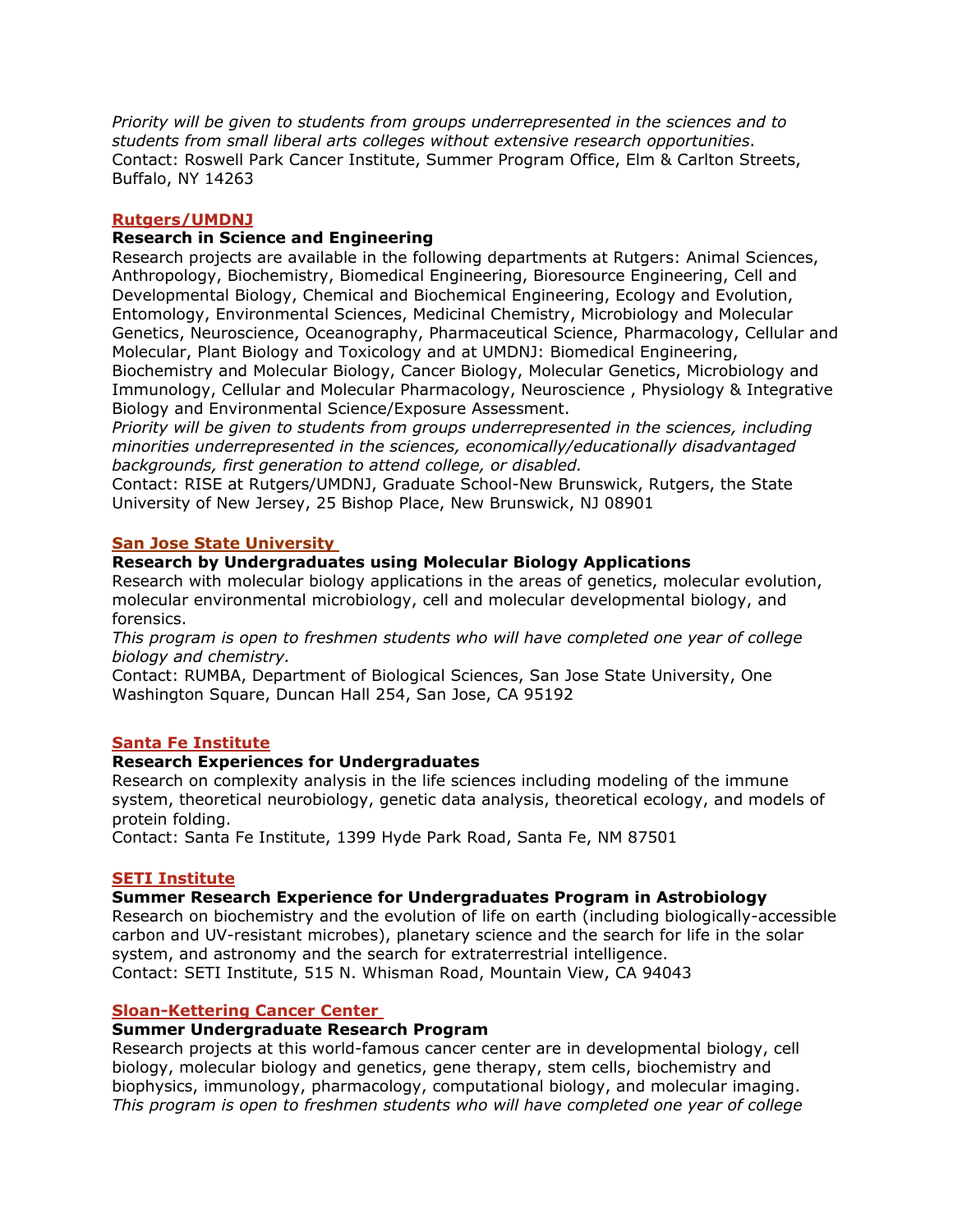### *biology and chemistry.*

Contact: Summer Undergraduate Research Program, Gerstner Sloan-Kettering Graduate School, 1275 York Avenue, New York, NY 10065

# **Stanford University School of Medicine**

## **Stanford Summer Research Program/Amgen Scholars Program**

Research in biochemistry, biomedical informatics, biophysics, cancer biology, developmental biology, epidemiology, genetics, immunology, microbiology, immunology, molecular and cellular physiology, molecular pharmacology, neurosciences, and structural biology. Contact: Director, Stanford Summer Research Program, 300 Pasteur Drive, Stanford, CA 94305

## **Texas A&M University**

## **Research Experience for Undergraduates:Expanding Scientific Investigation Through Entomology**

Research in entomology including biochemical analyses, DNA sequencing and extraction, analysis of gene expression, molecular marker development, physiological and toxicological bioassays, and stereomicroscopy, compound microscopy, and scanning electron microscopy. Contact: Department of Entomology, Texas A&M University, TAMU 2475, College Station, TX 77843

### **Texas A&M University**

## **Summer Undergraduate Research Program in Biochemistry**

Research in biochemistry, structural biology, bioinformatics, molecular genetics, genomics, enzymology, or biophysics.

Contact: Summer Undergraduate Research Program in Biochemistry, Department of Biochemistry and Biophysics, Texas A&M University, 2128 TAMU, College Station, TX 77843

## **The Whitney Laboratory for Marine Bioscience**

# **Research Experience for Undergraduates**

Research in cell biology, molecular biology, physiology and neurobiology using marine mammals.

Contact: Undergraduate Coordinator, The Whitney Laboratory for Marine Bioscience, 9505 Ocean Shore Blvd., St. Augustine, FL 32080

### **The Wistar Institute**

## **Summer Undergraduate Research Fellowship Program**

Research in the causes and cures for major diseases, including cancer, cardiovascular disease, autoimmune disorders, and infectious diseases. Cancer programs include Gene Expression and Regulation, Molecular and Cellular Oncogenesis, and Cancer Immunology. Contact: The Wistar Institute, Training Office, 3601 Spruce Street, Philadelphia, PA 19104

#### **Thomas Jefferson University**

#### **Summer Undergraduate Research Program**

Research in biochemistry, molecular biology, cell biology, developmental biology, microbiology, tissue engineering and regenerative medicine, genetics, immunology, molecular pharmacology, structural biology, neuroscience, biophysics, and molecular physiology.

Contact: Director of Admissions and Recruitment, Jefferson College of Graduate Studies, Thomas Jefferson University, 1020 Locust Street, Suite M60, Philadelphia, PA 19107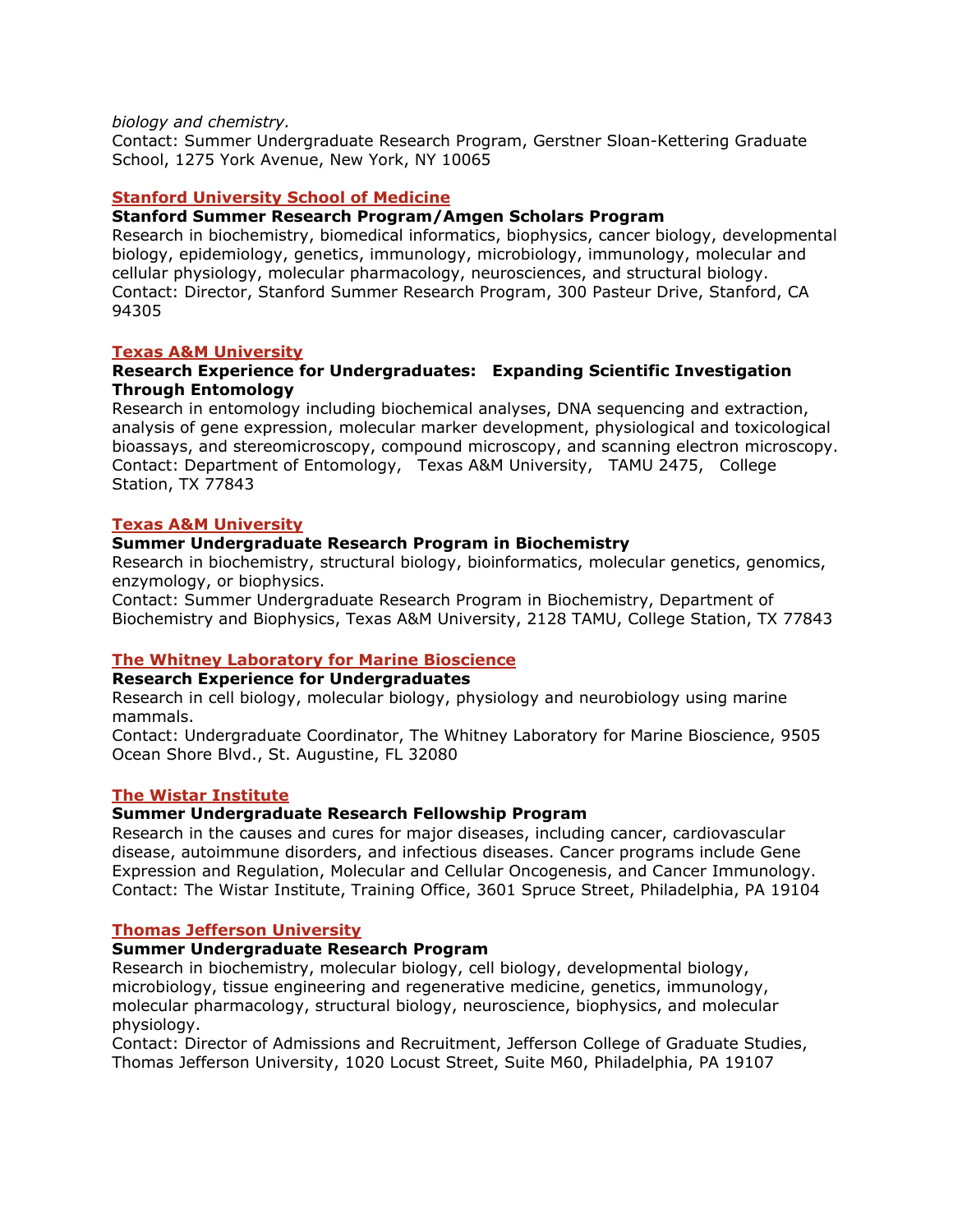### **Towson University**

### **Research Experience for Undergraduates in Molecular Ecology**

Research using molecular approaches to address ecological questions pertaining to the biology of plants and animals.

*Students from minority groups underrepresented in the sciences and from small liberal arts colleges are urged to apply.* 

Contact: Towson University Department of Biology, 8000 York Road, Towson, MD 21252

#### **Tufts University**

#### **Research Experience for Undergraduates Program**

Research using integrative approaches to studying recognition systems in cells, organisms, and populations.

Contact: REU Program, Department of Biology, Tufts University, 163 Packard Avenue Medford, MA 02155

### **Tufts University / Sackler School of Graduate Biomedical Sciences**

#### **Summer Research Program for Undergraduate Students**

Research in biochemistry, biotechnology, cell biology, developmental biology, genetics, immunology, microbiology, molecular biology, molecular oncology, neuroscience, nutrition, parasitology, pathogenesis, pharmacology, physiology, public health, and virology. Contact: Sackler School Summer Research Program, Tufts University, 136 Harrison Avenue, Boston, MA 02111

#### **University at Albany**

#### **Summer Research Program**

Biomedical research at University at Albany, Albany Medical College, New York State Department of Health's Wadsworth Center, Stratton Medical Center, or RPI. *This program is for students from racial/ethnic minorities traditionally underrepresented in the sciences.* 

Contact: University at Albany Summer Research Program, 1400 Washington Avenue, Albany, New York 12222

### **University of Alabama at Birmingham**

## **Summer Program in Neuroscience**

Research studying the molecular, cellular and network bases of the normal structure and function of the nervous system and major issues in neurological health and disease, including epilepsy, primary brain tumors (gliomas), addiction, Alzheimer's disease, Parkinson's disease, Alexander disease, brain/spinal cord injury, mental retardation and developmental disorders, neurodegeneration, movement disorders, perceptual disorders, stroke, and learning and memory disorders.

Contact: Department of Neurobiology, University of Alabama at Birmingham. 1825 University Blvd., SHEL 911, Birmingham, AL, 35294

#### **University of Arizona**

#### **Minority Health Disparities Research Opportunities Program**

Research opportunities focusing on health issues that affect minority communities in a disproportionate manner, e.g., diabetes, cancer, AIDs, cardiovascular disease, and obesity. *This program is for students from racial/ethnic minority groups underrepresented in the sciences.* 

Contact: NIH/IMSD Program Coordinator, Graduate College Diversity Programs, 1031 N. Mountain Avenue, Tucson, AZ 85721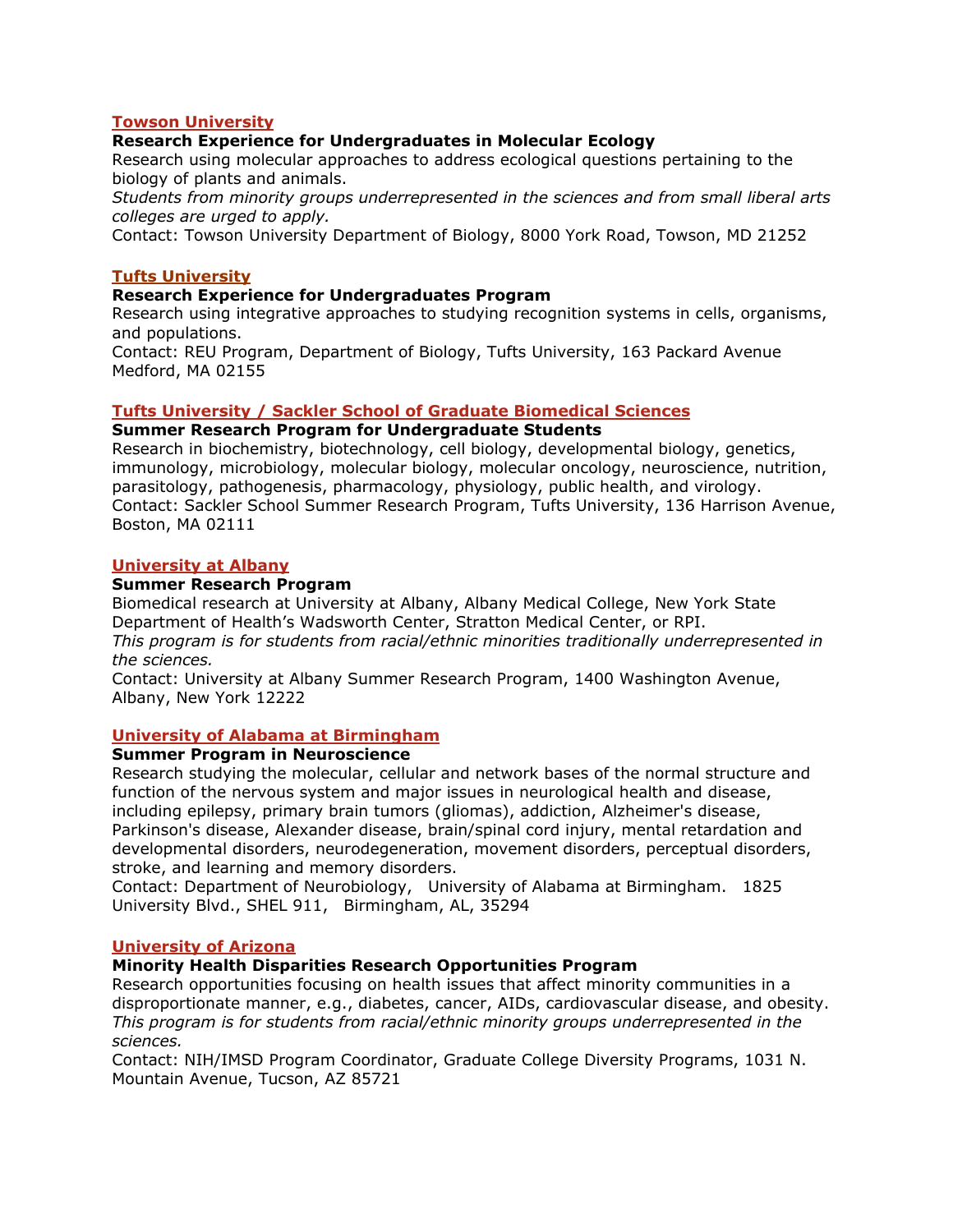## **University of Arizona**

### **Research Experiences for Undergraduates in Molecular Biosciences**

Research in the departments of Biomedical Engineering, Biochemistry and Molecular Biophysics, Chemistry, Entomology, Plant Science, Microbiology and Immunology, Cell Biology and Anatomy, Genomic Analysis and Technology, Ecology and Evolutionary Biology, Pharmacology and Toxicology, Nutritional Sciences, Soil, Water and Environmental Science, and Neurobiology.

Contact: REU for Undergraduates in Molecular Biosciences, Life Sciences South 348, University of Arizona, Tucson, AZ 85721

### **University of California Berkeley**

#### **Summer Research Opportunities**

Research in the Departments of Integrative Biology, Molecular and Cell Biology and Plant and Microbial Biology.

Contact: REU Applications, University of California, MCB, 385 LSA, Berkeley, CA 94720

### **University of California Riverside, Center for Plant Cell Biology**

# **Research Experiences for Undergraduates Program**

Systems-based research in plant biology integrating genomic, proteomic, bioinformatic, cellular, molecular, biochemical, and genetic approaches.

Contact: Center for Plant Cell Biology Research Experiences for Undergraduates Program, Department of Botany and Plant Sciences, University of California, Riverside, CA, 92521

### **University of California San Francisco**

### **Summer Research Opportunities**

Research in the departments of Biochemistry & Molecular Biology, Bioengineering, Biological and Medical Informatics, Biomedical Sciences, Biophysics, Cell Biology, Chemistry & Chemical Biology, Genetics, Neurosciences, Oral Biology, Pharmaceutical Sciences and Pharmacogenomics, and Quantitative Biology.

Contact: Director of Outreach, Graduate Division, 1675 Owens Street, University of California San Francisco, San Francisco, CA 94143

#### **University of Colorado Denver**

### **Graduate Experience for Multicultural Students**

Research projects in biochemistry and molecular genetics, cell and developmental biology, cancer biology, human medical genetics, immunology, microbiology, molecular biology, neuroscience, pharmacology, reproductive science, and physiology and biophysics. *This program is for students from groups underrepresented in the sciences, including ethnic/racial minorities underrepresented in the sciences, economically/educationally disadvantaged backgrounds, first generation to attend college, or physically disabled.* Contact: Director, GEMS Program, University of Colorado Denver, Mail Stop C272, 4200 E. Ninth Avenue, Denver, CO 80262

#### **University of Connecticut**

#### **Research Experience for Undergraduates**

Research in renal, cardiac, and muscle physiology and in developmental neurobiology, synaptic plasticity and neural circuits.

*This program is for students at small liberal arts colleges with limited research opportunities.* 

Contact: The University of Connecticut, Department of Physiology and Neuroscience, Storrs-Mansfield, CT 06269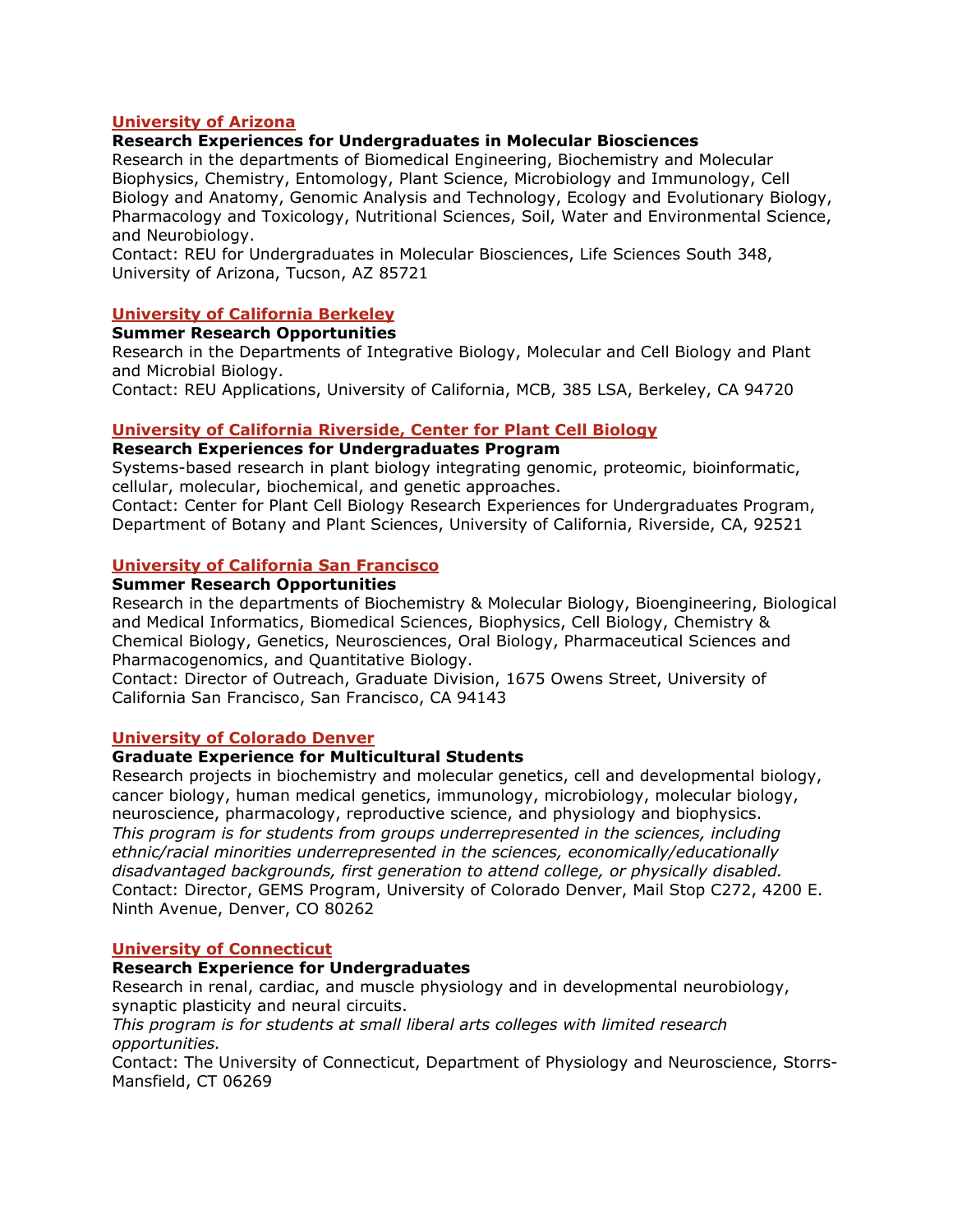# **University of Connecticut**

## **Undergraduate Summer Research Internship Program in Biological and Biomedical Sciences**

Research in cell biology, developmental biology, immunology, genetics, molecular biology, biochemistry, skeletal, cranio-facial and oral biology, neuroscience, and cellular and molecular pharmacology.

Contact: The University of Connecticut Health Center, Graduate School Summer Research Internship Program, 263 Farmington Avenue, Room AG062, Farmington, CT 06030

### **University of Florida**

### **Research Experiences for Undergraduates**

Research areas include prokaryotic physiology, metabolism, genetics, host-microbe interactions, and microbial ecology. Research approaches include, but are not limited to, bioinformatics, genomics, proteomics, genetics, molecular biology, biochemistry, molecular ecology, microscopy, and immunological assays.

Contact: Department of Microbiology and Cell Science, P.O. Box 110700, University of Florida, Gainesville, FL 32611

### **University of Georgia**

### **Summer Undergraduate Fellowships in Genetics**

Research in biotechnology, developmental genetics, ecological genetics, eukaryotic molecular genetics, evolutionary genetics, genomics, bioinformatics, molecular evolution, and prokaryotic molecular genetics.

Contact: SUNFIG Director, Department of Genetics, University of Georgia, Athens, GA 30602

### **University of Georgia**

#### **Research Experiences for Undergraduates in Genomics and Computational Biology** Research in fungal genomics and computational biology.

Contact: NSF REU Program, C308B Life Sciences Building, Genetics Department, University of Georgia, Athens, GA 30602

#### **University of Georgia**

## **Undergraduate Research Program in Prokaryotic Biology**

Research into the functions of bacteria and archaea, using interdisciplinary approaches from the fields of genetics, biochemistry, physiology, molecular biology, cellular biology, and ecology.

Contact: The NSF REU Program, Microbiology Department, The University of Georgia, 527 Biological Sciences, Athens, GA 30602

#### **University of Iowa**

## **Summer Microbiology Research Experience for Undergraduates**

Research in microbiologial genetics, microbial physiology, microbial pathogenesis, virology, and immunology.

*This program is for students from small liberal arts colleges and other institutions with limited research opportunities.* 

Contact: Summer Microbiology Undergraduate Research Program, Department of Microbiology, The University of Iowa, 3-403 BSB, Iowa City, Iowa 52242

#### **University of Kansas**

#### **Research in Molecular Biosciences**

Research in biochemistry, genetics, molecular biology, development biology, microbiology,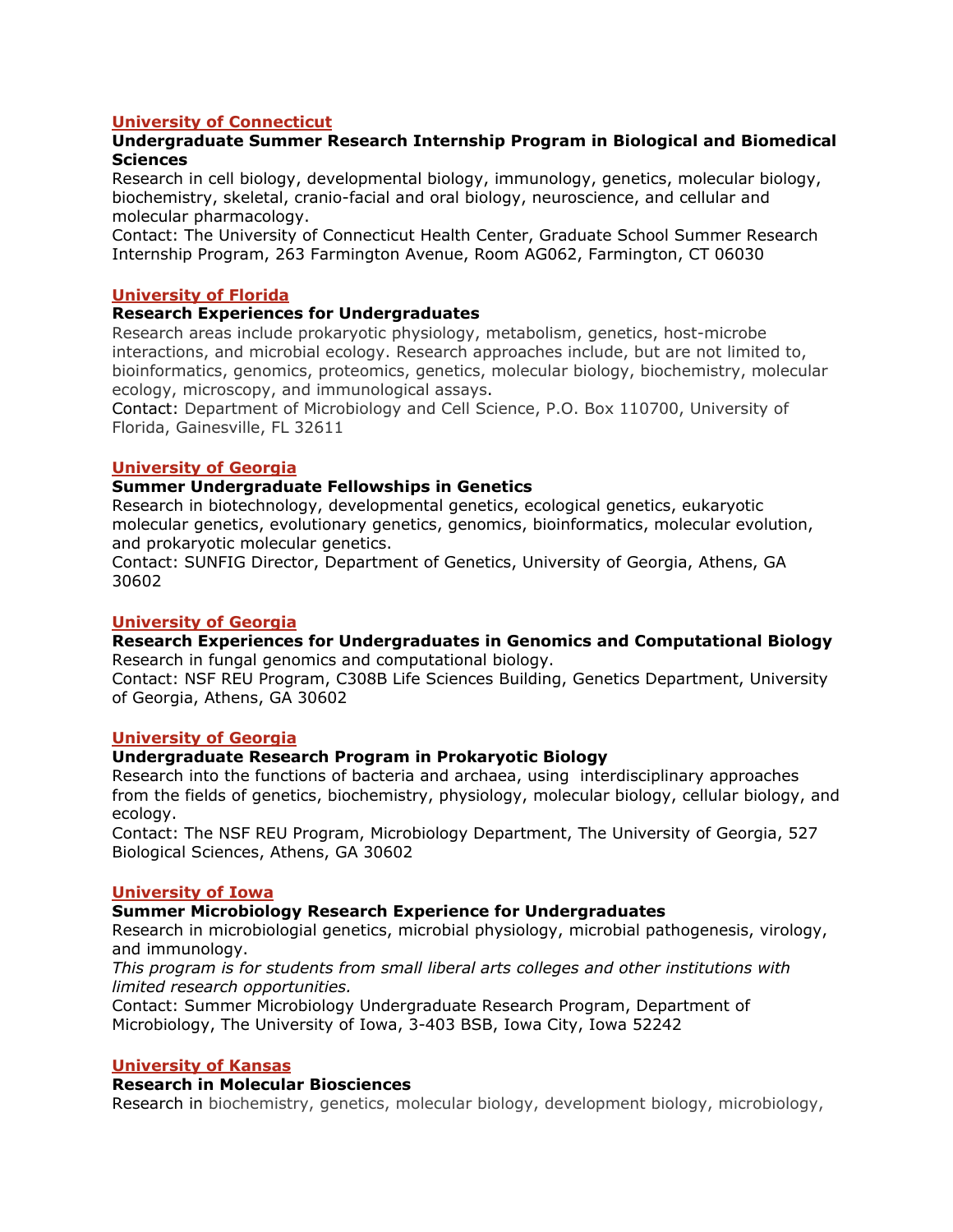immunology, cell biology, bioinformatics, genomics, proteomics, and neurosciences. Contact: Department of Molecular Biosciences, University of Kansas, 1200 Sunnyside Avenue, Lawrence KS 66045

## **University of Kentucky**

#### **Summer Program in the Biochemical Sciences**

Research in structural biology, biophysics, proteomics, protein and nucleic acid chemistry, membrane biochemistry, and molecular biology.

*This program is targeted at students who are residents of Appalachia or who are members of racial/ethnic minorities underrepresented in the sciences.*

Contact: NSF REU Summer Program in the Biochemical Sciences, Department of Molecular and Cellular Biochemistry, 741 South Limestone Street, Lexington, KY 40536

#### **University of Louisville**

### **Undergraduate Summer Research Opportunity Program**

Research in anatomical sciences, neurobiology, biochemistry, molecular biology, immunology, microbiology, pharmacology, toxicology, physiology, biophysics, evolution, ecology, oral biology, audiology, and behavioral biology.

Contact: Undergraduate Summer Research Opportunity Program, Graduate School, 105 Houchens Building, University of Louisville, Louisville KY 40292

#### **University of Maryland Baltimore County**

#### **Summer Biomedical Training Program**

Research in biochemistry, biology, chemistry-biology interface, molecular and cell biology, and psychology.

*This program is for students from minority groups underrepresented in the sciences.*  Contact: Summer Biomedical Training Program, University of Maryland Baltimore County, 1000 Hilltop Circle, Baltimore, MD 21250

#### **University of Maryland College Park**

#### **Summer Research Program for Undergraduates in Neuroscience and Cognitive Science**

Research in the laboratories of the Integrative Neuroscience group in the Department of Psychology.

Contact: NACS Summer Internships, Department of Psychology, University of Maryland, College Park, MD 20742

#### **University of Massachusetts Amherst**

#### **Research Experience for Undergraduates, Institute for Cellular Engineering**

Research aimed at understanding cellular function and manipulating cells/tissues to perform in a particular manner is the basis for many ventures in the biomedical, biotechnology and pharmaceutical industries, including drug production from cell culture, methods for improved drug delivery, generation of artificial organs for replacement of diseased tissues, development of biofuels, and design of bioremediation processes for waste water clean-up*. This program is for students from minorities underrepresented in the sciences.*  Contact: Program Director ICE, Department of Chemical Engineering, University of Massachusetts, Amherst MA 01003

#### **University of Massachusetts Amherst**

#### **Summer Program for Undergraduate Research**

Research in biochemistry, molecular biology, animal science, entomology, environmental sciences, food science, natural resources conservation, forestry, microbiology, plant and soil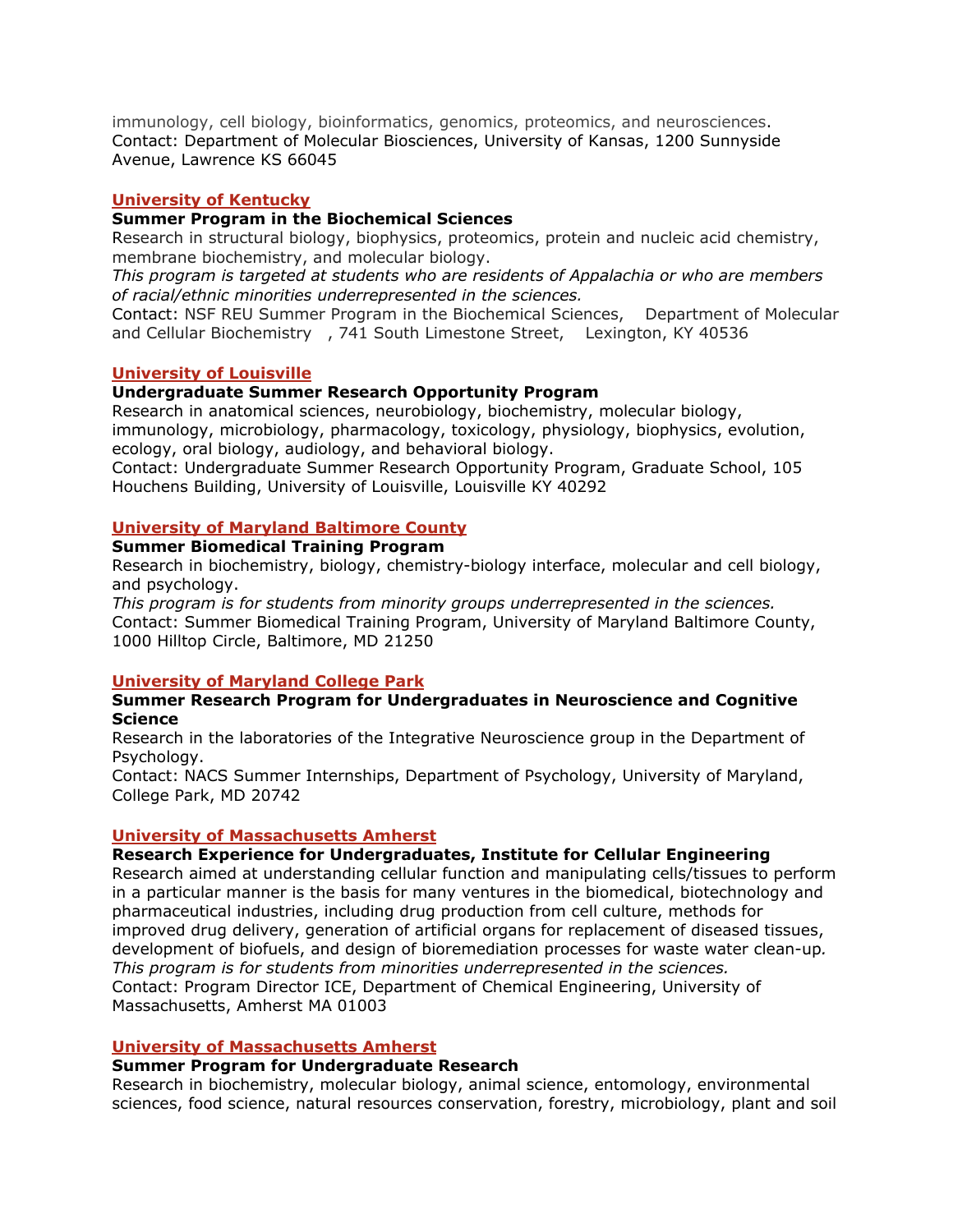sciences, wildlife and fisheries conservation, neuroscience and behavior, organismic and evolutionary biology, plant biology, and cell biology.

*This program gives preference to students from racial/ethnic minorities underrepresented in the sciences.* 

Contact: Program Director, Northeast Alliance SPUR, Goodell Building Room 528, UMass Amherst, Amherst MA 01003

### **University of Massachusetts Boston**

**Research Experiences for Undergraduates in Integrative and Evolutionary Biology** Research in biodiversity, bioinformatics, cell signaling, conservation biology, genetics, gene regulation, ecology, evolutionary biology, molecular evolution, neuropharmacology, microbiology, microbial ecology, plant growth control, and population biology. Contact: REU Program Director, Department of Biology, UMass Boston, Boston MA 02125

#### **University of Massachusetts Medical School**

### **NIH Summer Research Program to Increase Diversity Among Biomedical Researchers**

Biomedical research in cancer biology, cell biology, psychiatry and neuroimaging, biochemistry, molecular pharmacology, molecular genetics, microbiology, molecular medicine, and physiology.

*This program is for students from groups underrepresented in the sciences, including racial/ethnic minorities, first-generation college students, students from economicallydisadvantaged backgrounds, and students who are physically disabled.* 

Contact: Program Coordinator, NIH Summer Research Program, University of Massachusetts Medical School, 55 Lake Avenue North, Worcester, MA 01655

#### **University of Massachusetts Medical School**

#### **Summer Undergraduate Research Experience**

Biomedical research in cancer biology, cell biology, psychiatry and neuroimaging, biochemistry, molecular pharmacology, molecular genetics, microbiology, molecular medicine, and physiology.

Contact: Program Coordinator, SURE, University of Massachusetts Medical School, 55 Lake Avenue North, Worcester, MA 0165

#### **University of Michigan, Program in Biomedical Sciences**

## **Summer Undergraduate Research Opportunities**

Biomedical research in a wide variety of disciplines, including pharmacology and neurology. *This program gives preference to students from groups underrepresented in the sciences, including racial/ethnic minorities, first-generation college students, students from economically-disadvantaged backgrounds, and students who are physically disabled.*  Contact: PIBS, 1150 W. Medical Center Drive, University of Michigan, Ann Arbor, MI 48109

#### **University of Minnesota**

#### **Life Sciences Summer Undergraduate Research Programs**

Research in the heart, lung and blood program, molecular genetics and proteomics program, neuroscience program, and global change ecology program. Contact: College of Biological Sciences, LSSURP, 124 Snyder Hall, 1475 Gortner Avenue, University of Minnesota, St. Paul, MN 55108

#### **University of Missouri-Columbia**

#### **Miller Summer Research Internships in Animal Sciences**

Research focusing on food and fiber producing animals, including ruminant and nonruminant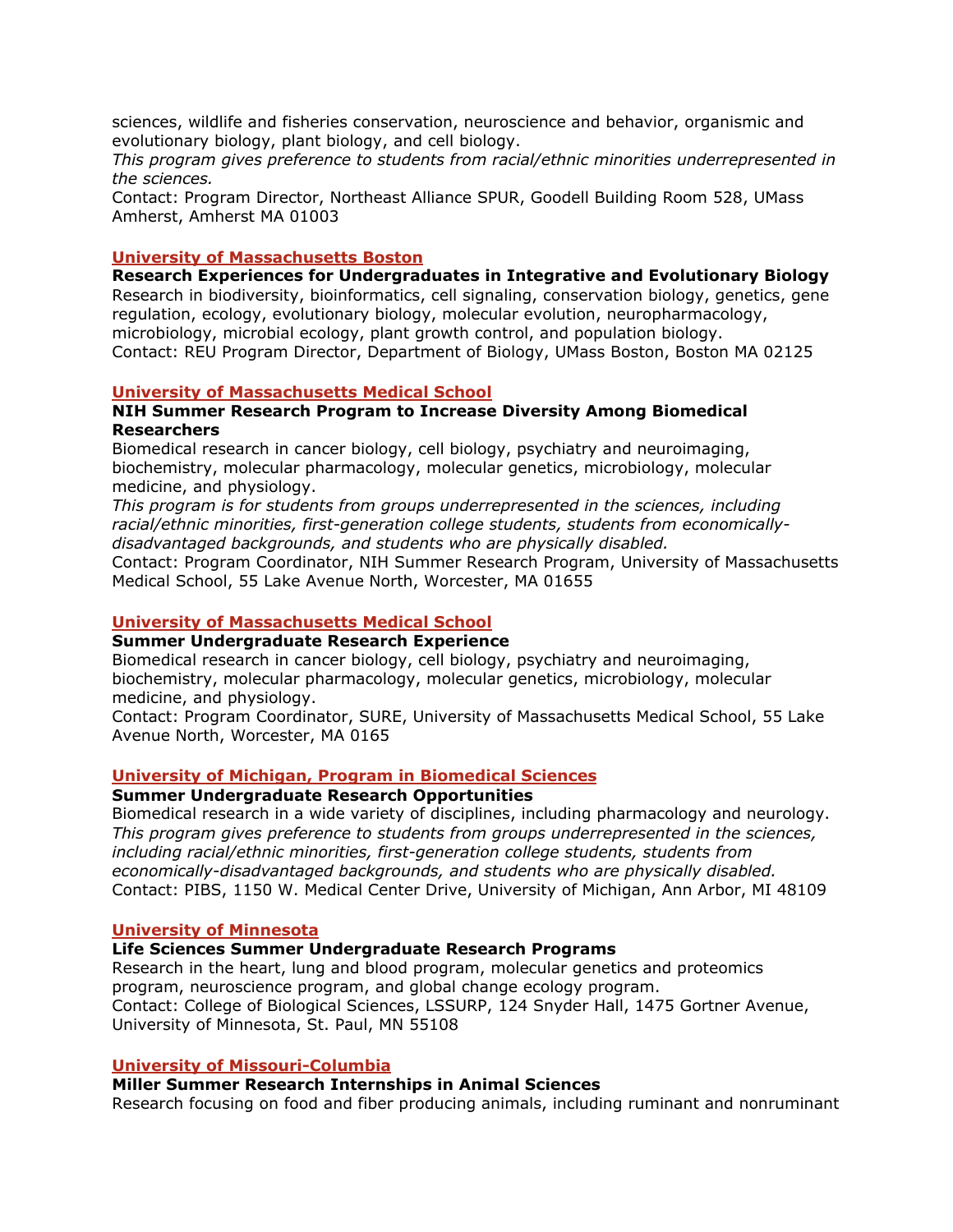nutrition, reproductive physiology, nutritional immunology, genetics and molecular biology, and environmental physiology.

Contact: Life Sciences Undergraduate Research Opportunity Program, Department of Animal Sciences, University of Missouri-Columbia, Columbia, MO 65211

### **University of Missouri-Columbia**

#### **Plant Genomics Internships**

Research in plant structural and functional genomics, including genome organization, gene expression, signal transduction, hormone action, organelle biochemistry, disease resistance, and crop plant productivity.

Contact: Life Sciences Undergraduate Research Opportunity Program, Department of Biological Sciences, University of Missouri-Columbia, Columbia, MO 6521

### **University of Nebraska - Lincoln**

### **Undergraduate Research Training in Redox Biology**

Research on redox biochemistry in areas including molecular medicine, environmental biochemistry, and plant biochemistry.

Contact: Nebraska Redox Biology Center, Summer Program, University of Nebraska-Lincoln, 1900 Vine Street, Lincoln, NE 68588

## **University of Nebraska Medical Center**

#### **Summer Undergraduate Research**

Research in basic and clinical aspects of radiation oncology, preventative medicine, orthopedic surgery, neurosurgery, ophthalmology, radiology, pediatrics, internal medicine, anesthesiology, cell biology, genetics, anatomy, biochemistry, molecular biology, physiology, biophysics, and pharmacology.

Contact: Summer Undergraduate Research Program, 987815 Nebraska Medical Center, Omaha, NE 68198

## **University of Nebraska Medical Center, Department of Pharmcology and Experimental Neuroscience**

## **Undergraduate Summer Research Fellowship Program**

Research in diseases of the nervous system, infectious diseases and autoimmunity, pharmacology of cell signaling and receptors, nanomedicine and other emerging therapeutics.

Contact: Summer Research Fellowship Program, Department of Pharmacology and Experimental Neuroscience, University of Nebraska Medical Center, 987696 Nebraska Medical Center, Omaha, NE 68198

## **University of Nebraska Medical Center, Eppley Institute for Research in Cancer**

**Undergraduate Summer Research Fellowship Program**

Research in biology, prevention, and treatment of cancer. Contact: Summer Research Fellowship Program, Eppley Institute, University of Nebraska Medical Center, 987696 Nebraska Medical Center, Omaha, NE 68198

#### **University of Nevada-Las Vegas**

### **Research Experience for Undergraduates**

Environmental microbiology research, including projects on microorganisms from diverse habitats such as hot springs, the deep terrestrial subsurface, hypersaline lakes, arid soils, and ephemeral water sources.

Contact: School of Life Sciences, University of Nevada, Las Vegas 4505 Maryland Parkway, Las Vegas, NV 89154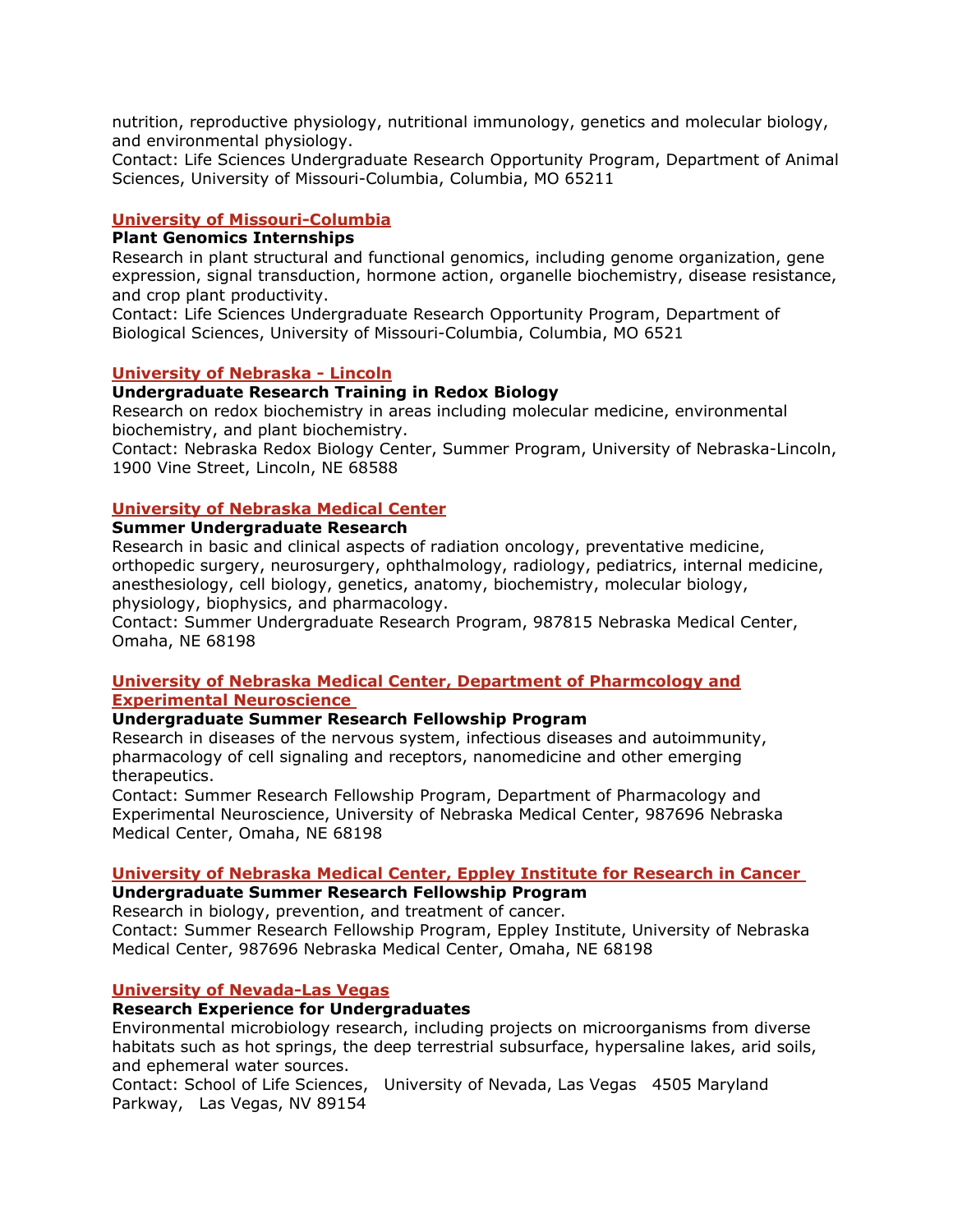## **University of North Carolina at Chapel Hill**

# **Summer Research Experience for Undergraduates in Molecular Biosciences**

Research in animal and plant molecular biology, biochemistry, cell biology, cellular biophysics, structural biology, computational biology, genetics, genomics, and proteomics. *The program gives preference to students having no prior research experience, firstgeneration college students, and students from racial/ethnic minority groups underrepresented in the sciences.*

Contact: REU Program, CB# 7100, University of North Carolina, Chapel Hill, NC 27599

### **University of North Texas Health Science Center**

### **Summer Multicultural Advanced Research Training Program**

Research in the departments of Biochemistry and Molecular Biology, Biomedical Sciences, Cell Biology and Genetics, Clinical Research, Forensic Genetics, Integrative Physiology, Microbiology and Immunology, Pharmacology, and Neuroscience.

*This program is for freshmen and sophomore students. Preference is given to students from racial/ethnic minority groups underrepresented in the sciences.*

Contact: SMART Program, Graduate School of Biomedical Sciences Office of Outreach, UNT Health Science Center, 3500 Camp Bowie Boulevard, Fort Worth, TX 76107

### **University of North Texas Health Science Center**

#### **Summer Training Among Research Scientists**

Research in the biomedical sciences.

 Contact: STARS Program, Graduate School of Biomedical Sciences Office of Outreach, UNT Health Science Center, 3500 Camp Bowie Boulevard, Fort Worth, TX 76107

#### **University of Notre Dame**

### **Global Linkages of Biology, the Environment, and Society (GLOBES) Summer Undergraduate Research Program**

Interdisciplinary research on problems of infectious disease, invasive species, and environmental degradation.

Contact: NSF-IGERT GLOBES Program Director, University of Notre Dame, Department of Biological Sciences, Notre Dame, IN 46556

#### **University of Notre Dame**

#### **Research Experience for Undergraduates**

Integrative cell and molecular biology research. Contact: REU Program Director, University of Notre Dame, Department of Biological Sciences, Notre Dame, IN 46556

#### **University of Oregon**

#### **Summer Program for Undergraduate Research**

Research in evolution, development, genomics, structural biology and biophysics, bioinformatics, computational biology, molecular biology, bioinformatics, genetics, cell biology, neuroscience, ecology, marine biology, biochemistry, bioorganic chemistry, physiology, psychology, exercise and movement science, and human physiology. *Special consideration will be given to students who are from institutions with limited research opportunities, first-generation college students, students from economicallydisadvantaged backgrounds, and students who are members of racial/ethnic minority groups underrepresented in the sciences.*

Contact: Summer Program for Undergraduate Research, Department of Biology, University of Oregon, Eugene, OR 97403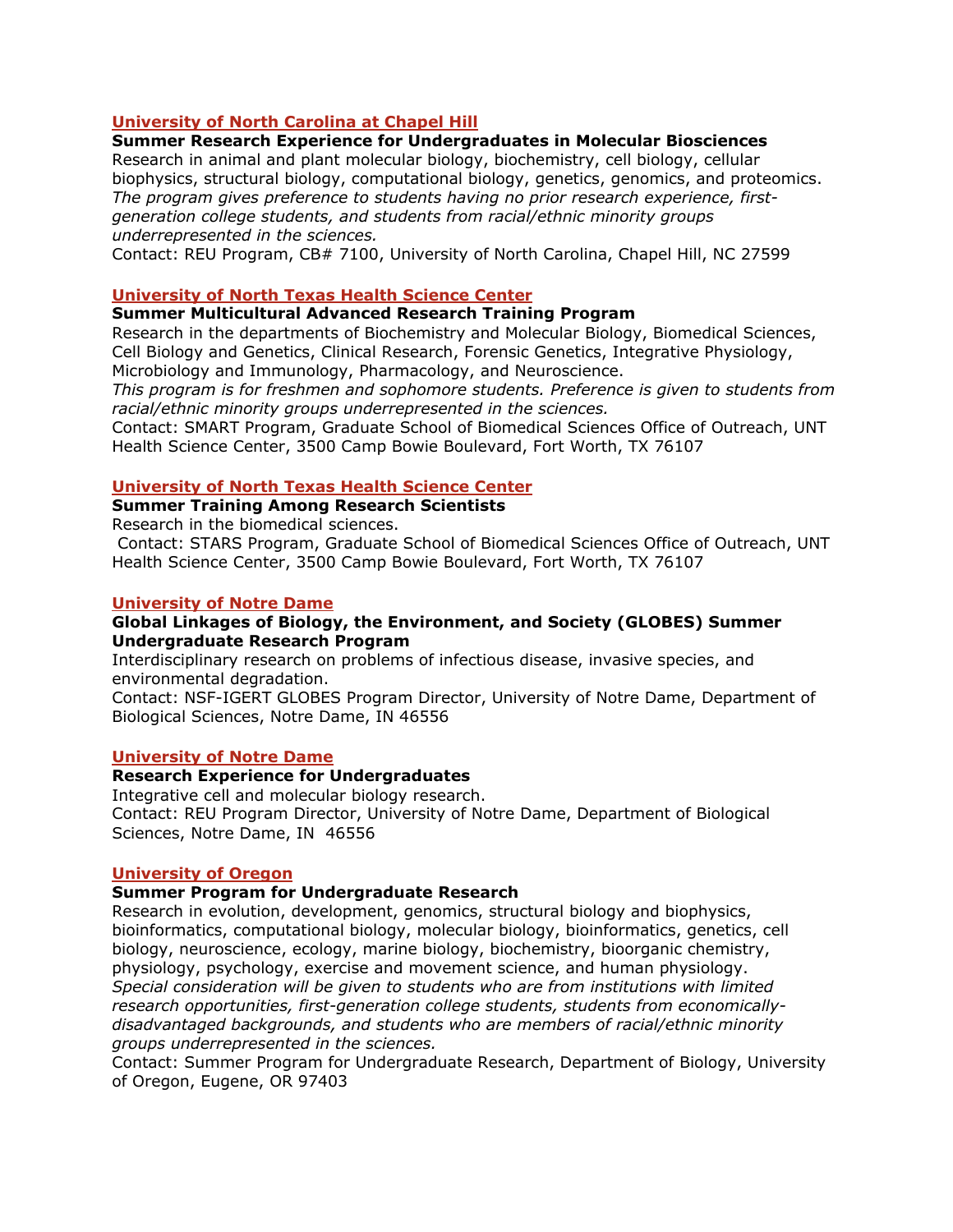## **University of Pennsylvania**

# **Summer Undergraduate Internship Program**

Research in control of gene expression, cell signaling, cell growth and cancer, gene therapy, developmental biology, genetics, genomics and computational biology, microbiology, virology, immunology, neuroscience, pharmacology, structural biology, bioenergetics, biomedical imaging and microscopy, and molecular biophysics.

Contact: Summer Internship Undergraduate Program, Biomedical Graduate Studies, University of Pennsylvania, 160 Biomedical Research Building II/III, Philadelphia, PA 19104

#### **University of Pittsburgh, Center for Neuroscience**

#### **Summer Undergraduate Research**

Research in neuroanatomy, neurophysiology, cellular and molecular neurobiology, brain imaging, computer simulations, neuropsychology, or behavioral assessments. *This program seeks applicants from students at liberal arts colleges with limited neuroscience research opportunities.* 

Contact: Center for Neuroscience, E1440 Biomedical Science Tower, University of Pittsburgh, Pittsburgh, PA 15261

#### **University of Pittsburgh, Interdisciplinary Biomedical Graduate Program**

#### **Summer Undergraduate Research Program**

Research in biochemistry, molecular genetics, cell biology, molecular physiology, cellular and molecular pathology, immunology, molecular virology, microbiology, and pharmacology. Contact: University of Pittsburgh, School of Medicine Graduate Office, Interdisciplinary Biomedical Graduate Program, 524 Scaife Hall, Pittsburgh, PA 15261

### **University of Pittsburgh School of Medicine**

## **Summer Research Opportunity In Computational Biology**

The Bioengineering and Bioinformatics Summer Institute (BBSI) offers projects in quantitative computer modeling methods at multiple scales in the life sciences (molecular to cellular).

Contact: Coordinator, BBSI, Department of Computational Biology, University of Pittsburgh School of Medicine, 3064 Biomedical Sciences Tower 3, 3501 Fifth Avenue, Pittsburgh, PA 15261

#### **University of Rochester**

#### **GEBS Summer Scholars Program**

Research in cellular biology, biochemistry, molecular biology, biophysics, structural biology, genetics, genomics, development, immunology, microbiology, virology, pharmacology, physiology, pathways of human disease, cardiovascular sciences, and toxicology. *This program gives priority to students with disabilities, students from minority groups underrepresented in the sciences, first-generation college students, and students from* 

*socioeconomically disadvantaged backgrounds.*  Contact: GEBS Summer Scholars Program, University of Rochester Medical Center, 601 Elmwood Avenue, Rochester, NY 14642

#### **University of Rochester**

### **Strong Children's Research Center Summer Training Program**

Research in childhood diseases and developmental biology.

Contact: Program Coordinator, Strong Children's Research Center, URMC, Department of Pediatrics, 601 Elmwood Avenue, Rochester, New York 14642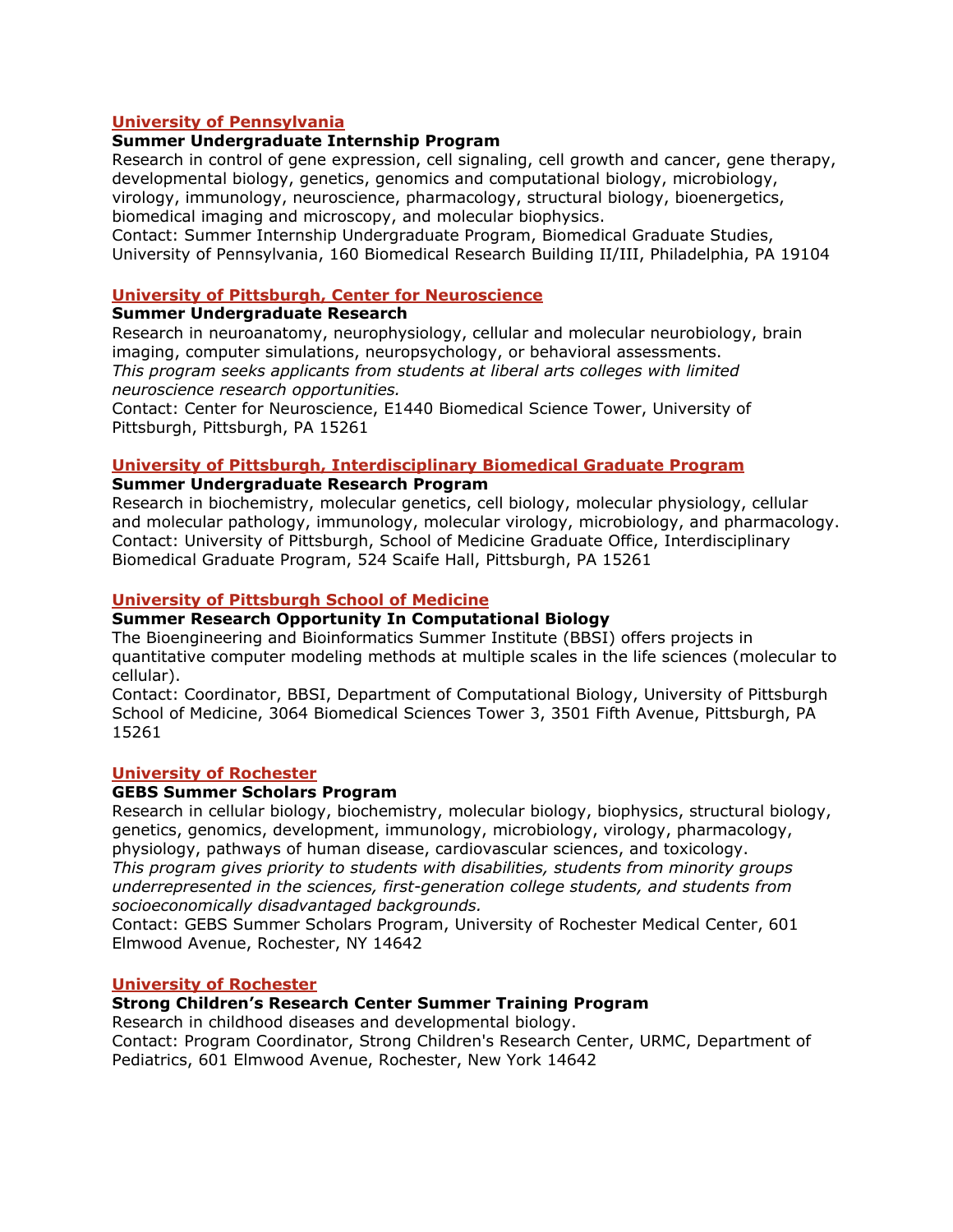## **University of Rochester**

### **The Schmitt Program on Integrative Brain Research**

Research in learning, plasticity, and memory; the senses and behavior; and the neurobiology of aging and disease.

*Priority is given to students with disabilities, students from minority groups underrepresented in the sciences, first-generation college students, and/or students from socioeconomically disadvantaged backgrounds.* 

Contact: Schmitt Program, University of Rochester Medical Center, 601 Elmwood Avenue, Box 316-S, Rochester, NY 14642

#### **University of South Alabama**

### **Research Experiences for Undergraduates Program**

Research on structure and function of proteins in the departments of chemistry, biology, molecular and cellular pharmacology, biochemistry and molecular biology and microbiology and immunology.

Contact: REU Program, College of Allied Health Professions, UCOM 1500, University of South Alabama, Mobile, AL 36688

### **University of Texas at Austin**

### **Summer Undergraduate Research Program in Cellular and Molecular Imaging for Diagnostics and Therapeutics**

Interdisciplinary research in chemistry, biochemistry, and biomedical engineering aimed at cellular and molecular imaging for diagnostics and therapeutics.

Contact: The Summer Undergraduate Research Program in Cellular and Molecular Imaging for Diagnostics and Therapeutics**,** The University of Texas at Austin, Department of Chemistry and Biochemistry, Austin, TX 78712

#### **University of Texas at El Paso**

#### **Research Experience for Undergraduates**

Research in cell biology and molecular biology. Contact: UTEP Summer REU Program, 500 W. University Avenue, El Paso, TX 79968

## **University of Texas Medical School at Houston**

#### **Summer Research Program for Undergraduates**

Research in departments of Biochemistry and Molecular Biology, Integrative Biology and Pharmacology, Internal Medicine, Microbiology and Molecular Genetics, Neurobiology and Anatomy, Ophthalmology and Visual Science, Pathology and Laboratory Medicine, Dentistry, Health Promotion and Dental Care Delivery, Oral Surgery, Orthodontics, Pediatric Dentistry, Restorative Dentistry and Biomaterials, Health Informatics, Nursing Research and Technology, Environmental Public Health, and Epidemiology.

Contact: Summer Research Program for Undergraduates, University of Texas Medical School at Houston, Houston, TX 77030

## **University of Texas Medical Branch**

## **Summer Undergraduate Research Program**

Research areas include molecular biology, toxicology, biochemistry, immunology, physiology, virology, genetics, microbiology, pharmacology, and marine biology. Contact: The Graduate School of Biomedical Sciences, The University of Texas Medical Branch, 301 University Blvd., Galveston, TX 77555

#### **University of Texas Southwestern Graduate School**

**Summer Undergraduate Research Fellowship Program**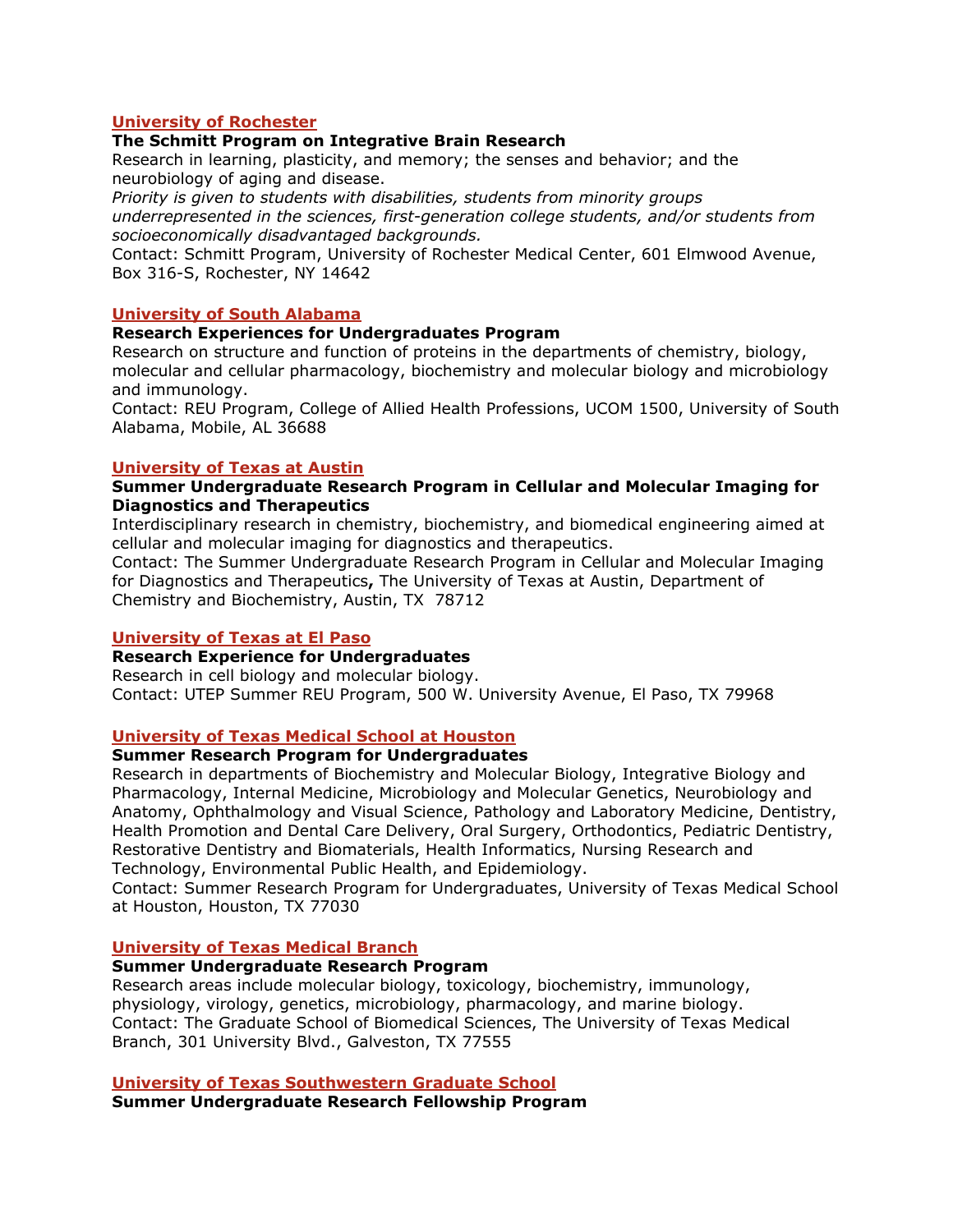Research in biochemistry, biophysics, chemistry, computational biology, cell biology, genetics, molecular and cell biology, developmental biology, genetics, microbiology, immunology, integrative biology, pharmacology, and neurosciences. Contact: SURF Program, Southwestern Graduate School of Biomedical Sciences, UT Southwestern Medical Center, 5323 Harry Hines Boulevard, Dallas, Texas 75390

#### **University of Toledo - Health Science Campus**

### **Summer Undergraduate Research Fellowship**

Research in cancer biology, cardiovascular and metabolic diseases, infection, immunity and transplantation, and neurosciences and neurological disorders.

Contact: Summer Undergraduate Research Fellowship, The University of Toledo - Health Science Campus, 3000 Arlington Avenue, Toledo, OH 43614

*Stefanie Brown (CMBiology '08) did internships in this program in Summer 2006 and Summer 2007.* 

### **University of Utah**

### **Summer Undergraduate Research Program**

Research in cell and developmental biology, molecular biology, genetics, neurobiology, biochemistry and immunology.

Contact: Bioscience Undergraduate Research Program, University of Utah, Department of Biology, 257 South 1400 East, Salt Lake City, UT 84112

#### **University of Utah Health Sciences Center**

## **Summer Undergraduate Research Program**

Research in the molecular and cellular mechanisms of addictive drugs, anticonvulsant drugs, and molecular mechanisms of cancer and neurotransmitters.

Contact: Summer Undergraduate Research Program, Department of Pharmacology and Toxicology, University of Utah Health Sciences Center, Salt Lake City, UT 84112

#### **University of Virginia School of Medicine**

## **Summer Research Internship Program**

Research in 32 areas of medical research including disease-related fields such as cardiovascular disease, cancer, diabetes, renal disease, or neurodegenerative diseases, as well as basic medical sciences such as signal transduction, membrane biology, cell growth and differentiation, and molecular genetics.

Contact: Summer Research Internship Program, 1340 Jefferson Park Avenue, University of Virginia, Charlottesville, VA 22908

*r 2000. Chris Gisler (Biology & Economics '02) did an internship in this program in Summe*

### **University of Washington, Friday Harbor Laboratory**

### **Blinks Fellows in Marine Research**

Research emphasizing marine invertebrate zoology, phycology, fisheries science, conservation biology, molecular biology of marine organisms, and oceanography. *The program targets students from racial/ethnic groups underrepresented in the sciences.* Contact: Scott Schwinge, Friday Harbor Laboratories, 620 University Road, Friday Harbor, WA 98250

### **University of Wisconsin-Madison**

#### **Research Experience for Undergraduates in Microbiology**

Research in microbiology, microbial genetics, or molecular biology.

*The program seeks students from racial/ethnic minority groups underrepresented in the sciences, students with disabilities, and students from small liberal arts colleges without*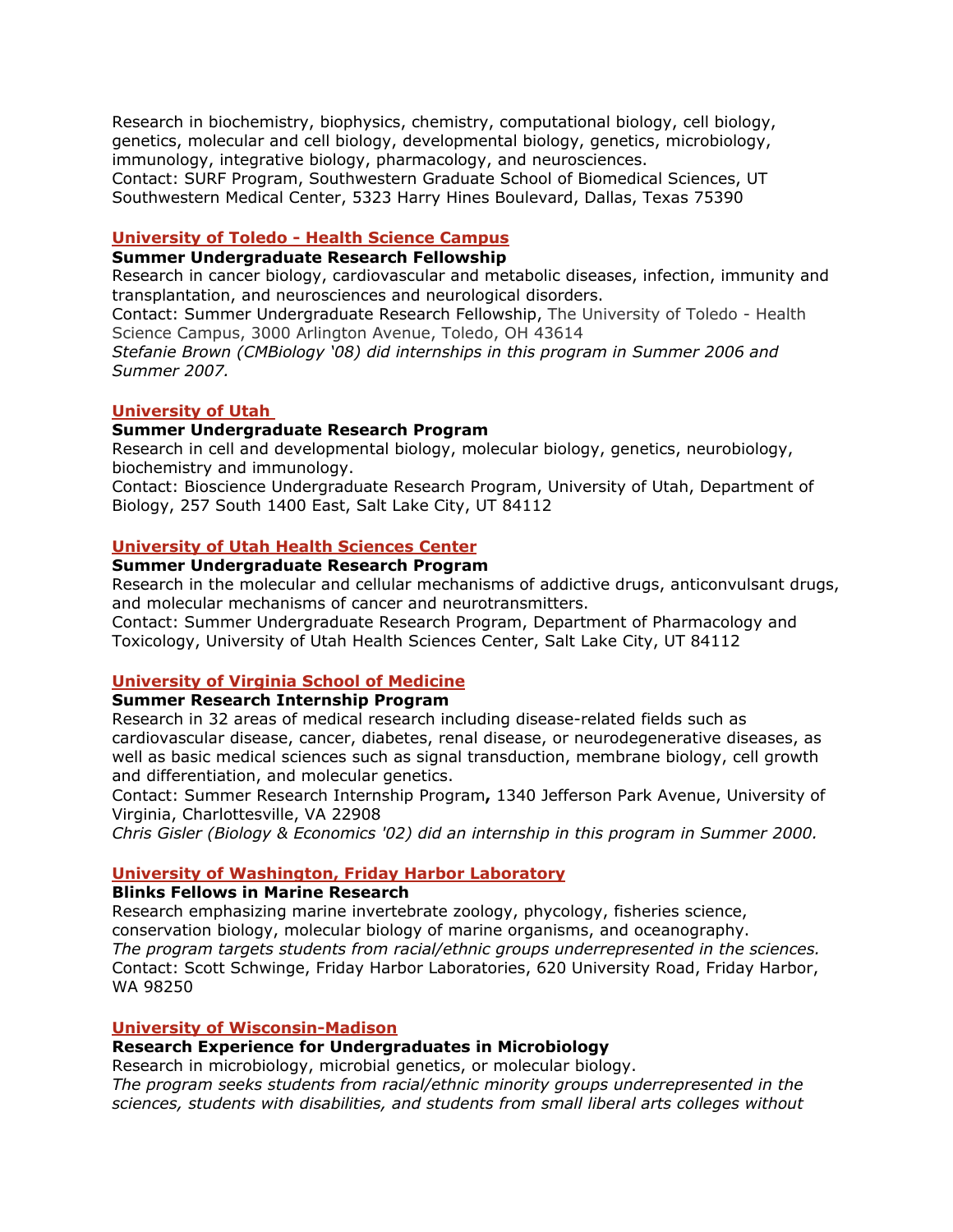#### *extensive research opportunities.*

Contact: REU-Microbiology, Department of Bacteriology, Univers ity of Wisconsin-Madison, Madison, Wisconsin 53706

### **University of Wisconsin-Madison**

#### **Integrated Biological Sciences Summer Research Program**

molecular biology; plant development, breeding, and genetics; environmental biology; and bioenergy. Research areas: computational biology and biostatistics; neurobiology; cellular and

*ents who are: from small liberal arts colleges without This program gives preference to stud from socio-economically extensive research opportunities; first-generation college students;* disadvantaged backgrounds; or from racial/ethnic groups underrepresented in the sciences Genetics/Biotech Center, 425 Henry Mall, Madison, WI 53706 Contact: Center for Biology Education, University of Wisconsin-Madison, 1266

### **University of Wisconsin-Madison**

### **Summer Research Opportunity Program**

Research in molecular environmental toxicology, including cell biology, genetics , developmental biology, immunotoxicology, and environmental toxicant remediation. *This program is for students from racial/ethnic minority groups underrepresented in the sciences.* 

Contact: Summer Research Opportunity Program, University of Wisconsin-Madison, 777 Highland Avenue, Madison, WI 53705

#### **University of Wisconsin-Oshkosh**

#### **Research Experience for Undergraduates**

Research in proteomics and functional genomics.

Contact: UW Oshkosh REU Site Program Director, Department of Biology and Microbiology, 151 Halsey Science Center, 800 Algoma Blvd., Oshkosh , WI 54901

### **University of Wisconsin-La Crosse**

### **Research Experience for Undergraduates**

Research in biochemistry, bioinformatics, cell biology, classical and molecular genetics, development, immunology, microbiology, and synthetic organic chemistry. Contact: Biology Department, University of Wisconsin-La Crosse, 1725 State Street, La Crosse, WI 54601

#### **University of Wisconsin-Milwaukee, Great Lakes WATER Institute**

#### **Summer Internships in Aquatic Sciences**

Research in geology, geochemistry, physical chemistry, aquatic zoology, microbiology, molecular biology, fish biology/ecology/aquaculture, and biochemistry/physiology of aquatic organisms.

Contact: Great Lakes WATER Institute, University of Wisconsin-Milwaukee, 600 E. Greenfield Avenue, Milwaukee, WI 53204

#### **Vanderbilt University**

#### **Integrative Cancer Biology Program**

Research on the analysis of cancer as a complex biological syste, focused on the development and validation of a predictive mathematical model of cancer invasion and the integration of experimental biology with mathematical and computational modeling*.*  Contact: Director, Vanderbuilt Summer Science Academy, 340 Light Hall, Nashville, TN, 37232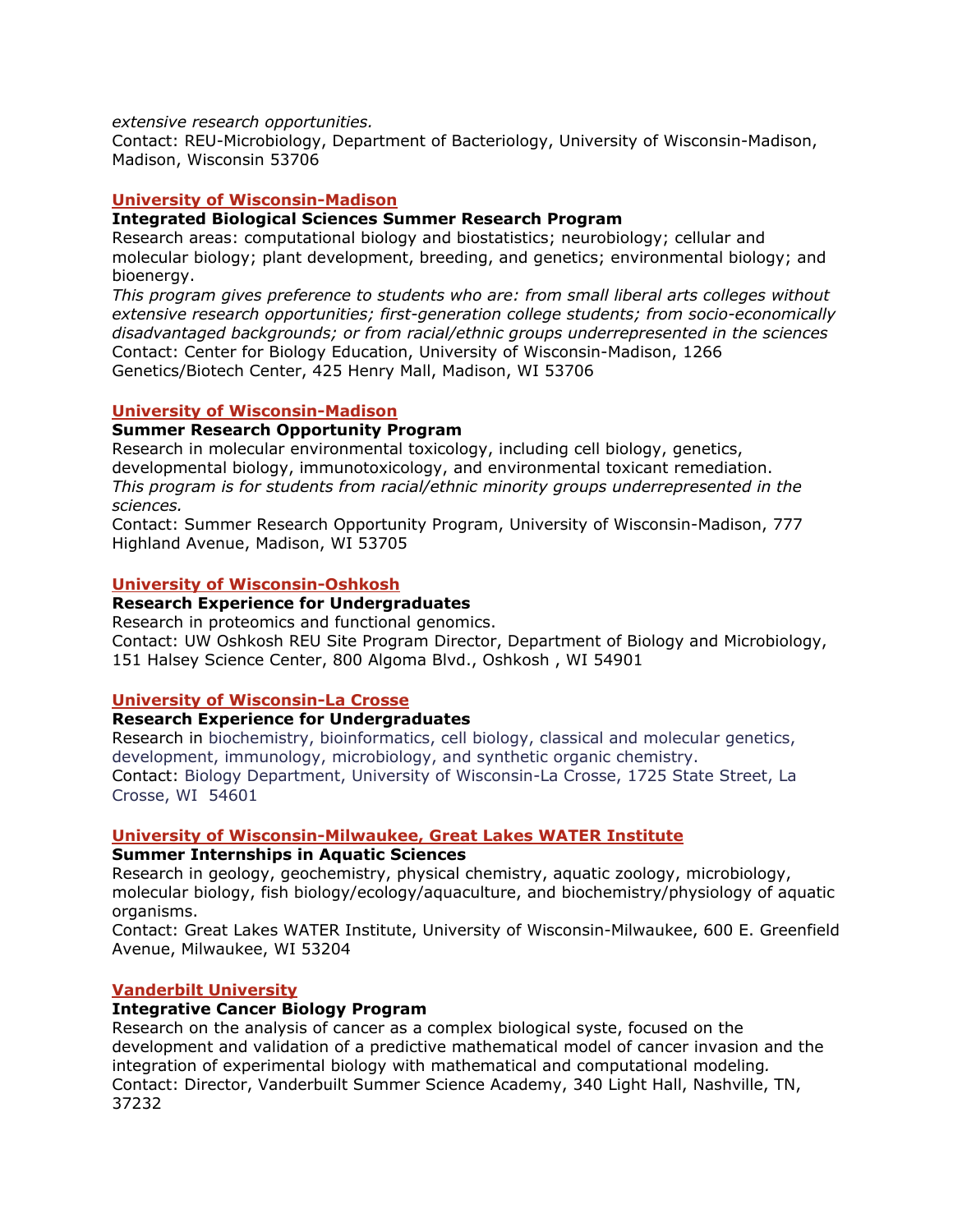# **Vanderbilt University**

# **Summer Research Program For Minority Students**

Research in cardiovascular biology, biophysics and structural biology, cellular regulat ion, chemistry of macromolecules, developmental biology, growth control and cancer,

immuno logy, virology, molecular basis of drug action, molecular endocrinology and hormone action, molecular genetics, neuroscience, and toxicology and carcinogenesis.

*This program is for students from racial/ethnic minority groups underrepresented in the sciences.* 

Contact: Director, Vanderbuilt Summer Science Academy, 340 Light Hall, Nashville, TN, 37232

# **Vanderbilt University**

## **The Cellular Microbiology of Germs and Defenses**

Research i n the cellular microbiology of pathogenic bacteria. Contact: Director, Vanderbuilt Summer Science Academy, 340 Light Hall, Nashville, TN, 37232

# **Vanderbilt University**

# **The Molecular and Cellular Biology Summer Progra m**

Research in the departments of Biochemistry, Biological Scien ces, Cancer Biology, Cell Biology, Microbiology and Immunology, Molecular Physiology and Biophysics, Neuroscien ce, Patholo gy, and Pharmacology.

Contact: Director, Vanderbuilt Summer Science Academy, 340 Light Hall, Nashville, TN, 37232

# **Vanderbilt University**

# **Summer Undergraduate Research Program in Pharmacology**

Research in receptors and signal transduction, protein phosphorylation. Regulation of gene expression, neural and cardiovascular development and differentiation, cardiovascular pharma cology, neuropharmacology, medicinal chemistry, genetic basis of inherited disease, and regulation of synaptic events.

Contact: Director, Vanderbuilt Summer Science Academy, 340 Light Hall, Nashville, TN, 37232

## **Vanderbilt University**

# **The Vascular Biology Summer Research Program For Minority Students**

Research in vascular biology, including normal and diseased heart, lung, and blood, in the areas of microbiology, immunology, genetics, cell biology, molecular physiology and biophys ics, cardiovascular medicine, pathology, gastroenterology, medical endocrinology, pediatric infectious diseases, pediatric genetics, cardic surgery, and biomedical engineering. *This program is for students from racial/ethnic minority groups underrepresented in the sciences.* 

Contact: Director, Vanderbuilt Summer Science Academy, 340 Light Hall, Nashville, TN, 37232

## **Virginia Commonwealth University**

## **Bioinformatics and Bioengineering Summer Institute**

Research i n bioinformatics (the use of computers to handle biological information) and bioengineering (combines engineering, physics, mathematics, chemistry, and biology in t he service of medical research).

C ontact: VCU Bioinformatics and Bioengineering Summer Institute, Center for the Study of Biological Complexity, Virginia Common wealth University, Richmond, VA 23284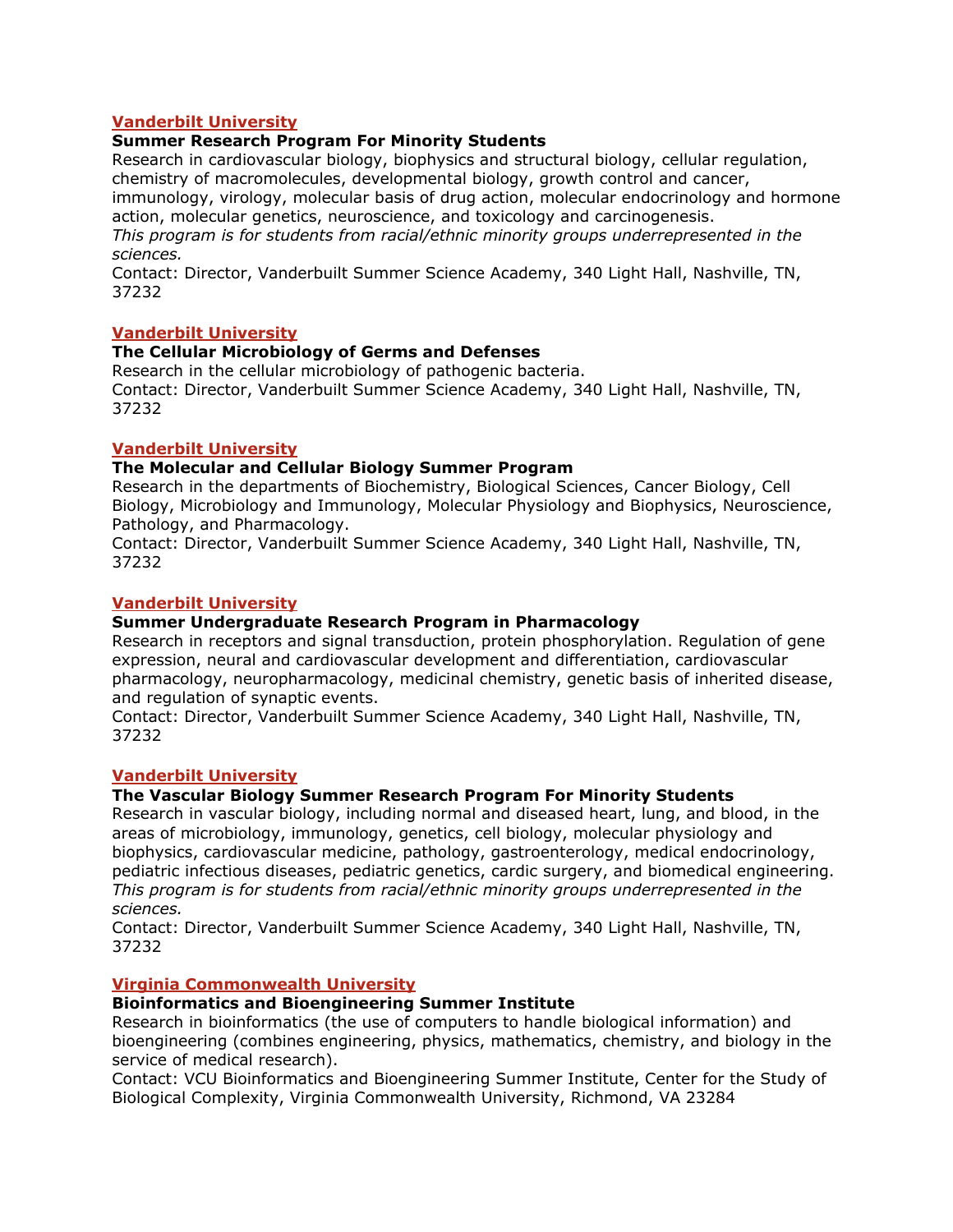## **Virginia Commonwealth University**

### **Summer Undergraduate Research Program**

Research in physiology and biophysics.

Contact: SURP Director, Department of Physiology and Biophysics, 1101 E. Marshall Street, Virginia Commonwealth University, Richmond, VA 23298

## **Virginia Tech**

## **Undergraduate Summer Research Internship**

Research in agriculture, animal sciences, biochemistry, crop and soil sciences, dairy science, entomology, food science, horticulture, nutrition and exercise, plant pathology and physiology, natural resources, microbiology, fisheries and wildlife sciences, forestry, and veterinary medicine.

*This program is for students from racial/ethnic minority groups underrepresented in the sciences.* 

Contact: Multicultural Academic Opportunities Program, Summer Research Internship Program, 110 Femoyer Hall, Virginia Tech, Blacksburg, VA 24061

### **Wadsworth Center, New York State Department of Health**

**Summer Research P rogram in Cellular and Molecular Biosciences**

Research in basic immunology and host defense, gene expression and regulation, protein biochemist ry and structure analysis, viral mechanisms, and neurobiology and neurotoxicology.

The program is interested in attracting students from underrepresented minority groups and *s tudents from small liberal arts colleges without extensive research opportunities.*  Contact: Department of Biomedical Sciences, Summer Undergrad uate Research Program, Wadsworth Center Room C 236, Empire State Plaza, Box 509, Albany, NY 12201

## **Wake Forest University**

#### **Summer Resear ch Opportunities Program in the Biomedical Sciences**

Research in biochemistry, biomedical engineering, cancer biology, microbiology, immunology, neurobiology, pathology, pediatrics, physiology, pharmacology, psych iatry, and radiation oncology.

Contact: Graduate School of Arts and Sciences, Biomedical Sciences, Bowman Gra y Campus, Medical Center Blvd., Winston-Salem, NC 27157

## **Washington University in St. Louis**

### **Biomedical Research Apprentice Program**

*This program gives preference to students from socio-economically disadvantaged*  backgrounds, minority groups underrepresented in the biomedical sciences, and first*generation college students.* 

Contact: Washington University, Medical Scientist Training P rogram, 660 South Euclid Avenue, St. Louis, MO 63110

## **Wayne State University Cancer Institute**

#### **Undergraduate Summer Fellowships**

Research in the biology, prevention, and cure of cancer. Contact: Wayne State University School of Medicine, Graduate Program in Cancer Biology, 550 E. Canfield, 329 Lande Building, Detroit, MI 48201

#### **Wayne State University School of Medicine**

Summer Undergraduate Research Experience in Biomedical Sciences Research in biochemistry, cancer biology, molecular biology, microbiology, immunology,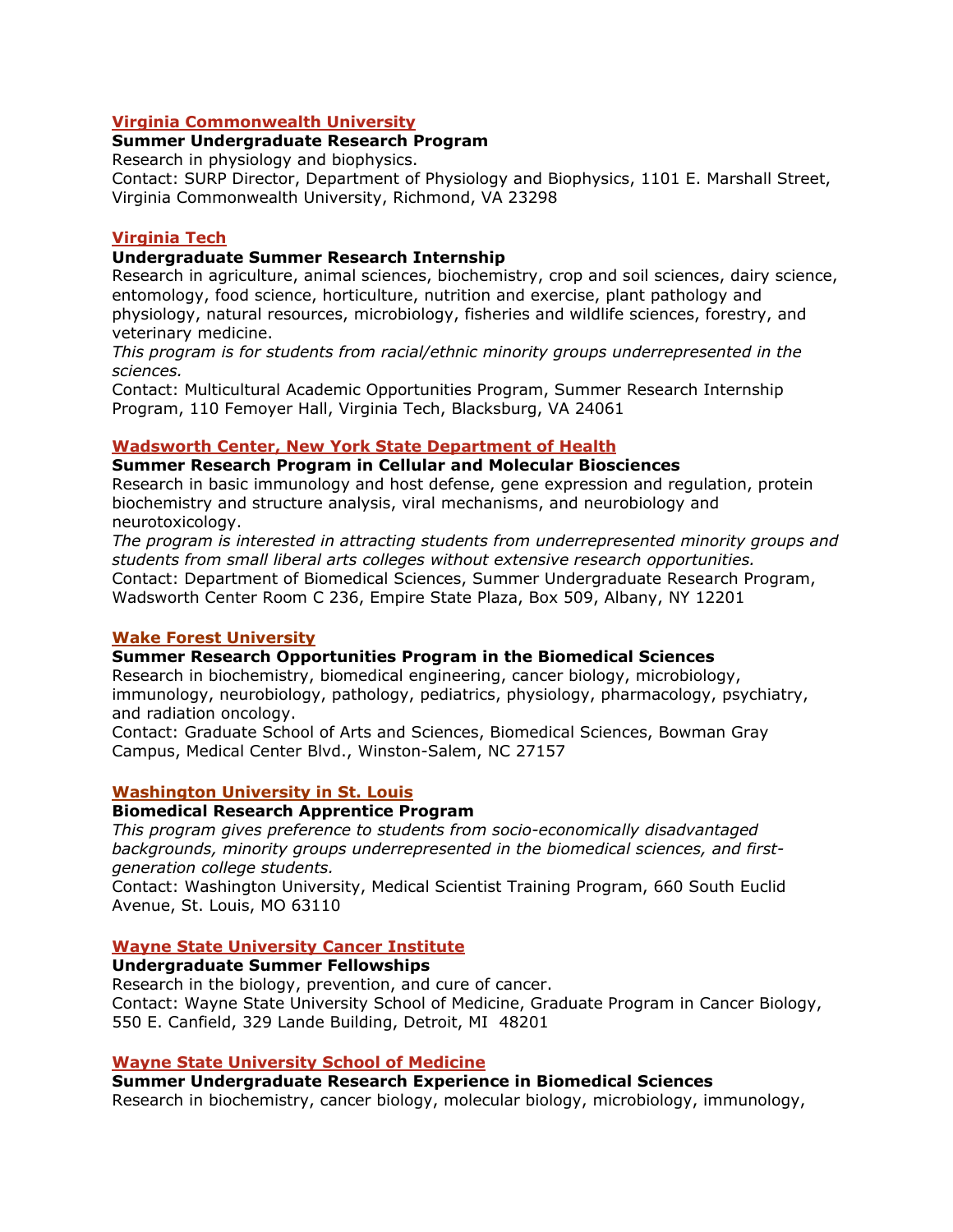molecular and cellular toxicology, molecu lar medicine and genetics, pathology, physiology, and pharmacology.

Contact: Student SURE, Wayne State University School of Medicine, 1128 Scott Hall, 540 E. Canfield, Detroit, MI 48201

### **Wayne State University School of Medicine**

### **Summer Undergraduate Research Program in Molecular Medicine and Genetics**

Research in molecular biology of cancer, chromosome structure and function, gene regulation, molecular neurobiology, differentiation and development, genetic engineering and molecular evolu tion.

Contact: SURP, Wayne State University School of Medicine, Center for Molecular Medicine & Genetics, 3127 Scott Hall, 54 0 E. Canfield, Detroit, MI 48201

### **Wayne State University School of Medicine**

### **Summer Undergraduate Research Fellowship in Physiology**

Research in cardiovascular physiology, renal physiology, neurophysiology, exercise physiology, membrane physiology, endocrinology and metabolism, respiratory physiology, and reproductive sciences .

Contact: SURF - Program Director, Wayne State University, Dept. Physiology, 6112 Scott Hall, 540 E. Canfield, Detroit, MI 48201

### **West Virginia University, Mary Babb Randolph Cancer Center**

### **Undergraduate Research Fellowships**

Clinical and basic cancer research including molecular, biochemical and cellular approaches applications of nanotechnology to cancer research. The participating labs focus upon blood and hematological malignancies such as leukemia or lymphoma, as well as cervical, ovarian, toward understanding the mechanism of cancer, the development of anticancer drugs and breast, lung and head and neck cancers.

Contact: Coordinator, Undergraduate Research Program, Mary Babb Randolph Cancer Center, Robert C. Byrd Health Sciences Center, West Virginia University, Morgantown, WV 26506

*Rachel Howard (Biology & Spanish '04), Kristina Tarasan (Biology '05), Cody Smith (Biology '06) and Neal Baker (Chemistry '06) have interned at Mary Babb Randolph Cancer Center*

# **West Virginia University, Center for Neuroscience**

#### **Summer Undergraduate Research Int ernships**

Research opportunities incorporate molecular- to systems-level analyses of nervous-sy stem function, which includes projects in sensory, cognitive, and behavioral neuroscience; neural injury a nd neurodegeneration; and neuropsychiatric diseases.

Contact: WVU Center for Neuroscience, P.O. Box 9303, West Virginia University, Morgantown, WV 26506

## **West Virginia University, The Honors College**

#### **Summer Undergraduate Research Experience**

Contact: WVU-SURE, The Honors College at WVU, 248 Stainaker Hall, Morgantown, WV 26506

#### **Western Michigan University**

#### **Research Experiences for Undergraduates**

Research with an interdisciplinary approach to understanding environmental signal transduction, including evolution of metabolism and chemical ecology.